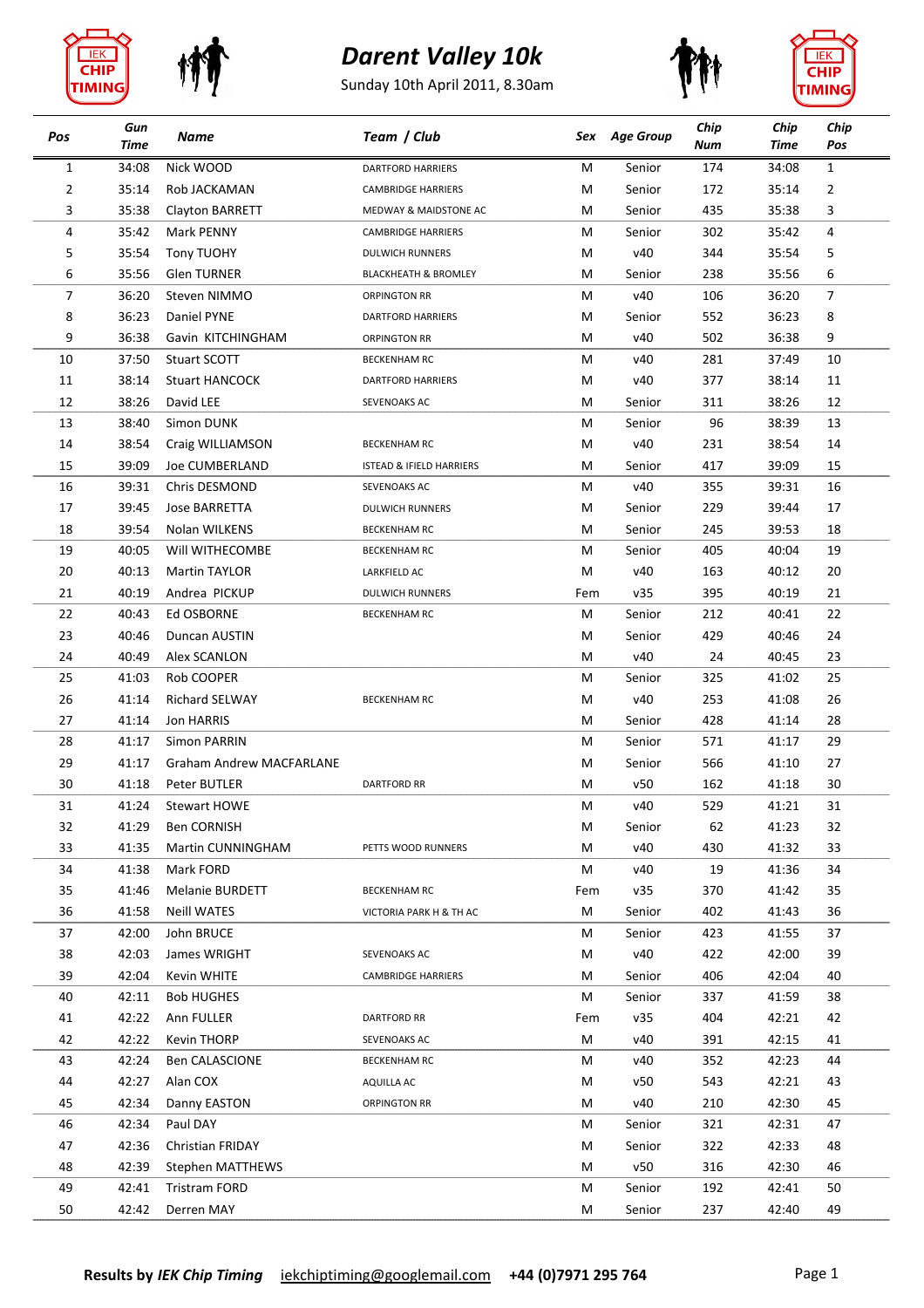









| Pos | Gun<br><b>Time</b> | Name                    | Team / Club                       |     | Sex Age Group | Chip<br>Num | Chip<br><b>Time</b> | Chip<br>Pos |
|-----|--------------------|-------------------------|-----------------------------------|-----|---------------|-------------|---------------------|-------------|
| 51  | 42:50              | Anthony O'BRIEN         | NEW ELTHAM JOGGERS                | М   | Senior        | 399         | 42:48               | 51          |
| 52  | 43:15              | Luke ALSEY              |                                   | м   | Senior        | 330         | 42:49               | 52          |
| 53  | 43:21              | Daniel WALSH            |                                   | M   | Senior        | 95          | 43:20               | 53          |
| 54  | 43:25              | David HALLSON           | ROAD RUNNERS CLUB                 | м   | v50           | 206         | 43:24               | 54          |
| 55  | 43:32              | Jay BROWNE              | <b>DARTFORD HARRIERS</b>          | м   | Senior        | 334         | 43:31               | 55          |
| 56  | 43:37              | James PAYNE             |                                   | м   | v40           | 202         | 43:36               | 58          |
| 57  | 43:39              | <b>Tomasz WITKOWICZ</b> | MEDWAY & MAIDSTONE AC             | м   | Senior        | 292         | 43:32               | 57          |
| 58  | 43:53              | Gary BLYTHE             |                                   | M   | Senior        | 380         | 43:44               | 59          |
| 59  | 43:56              | Simon DODD              |                                   | M   | Senior        | 300         | 43:31               | 56          |
| 60  | 44:04              | <b>Brian MORRIS</b>     | <b>CRYSTAL PALACE TRIATHLETES</b> | M   | v40           | 89          | 44:00               | 60          |
| 61  | 44:11              | Pauline DALTON          | SEVENOAKS AC                      | Fem | v45           | 180         | 44:07               | 63          |
| 62  | 44:17              | Alan WRIGHT             | <b>BEXLEY AC</b>                  | M   | v40           | 42          | 44:14               | 64          |
| 63  | 44:17              | Kristina MIKALAUSKIENE  | <b>BEXLEY AC</b>                  | Fem | Senior        | 29          | 44:14               | 65          |
| 64  | 44:19              | Matthew WOOD            |                                   | м   | v40           | 271         | 44:02               | 62          |
| 65  | 44:20              | <b>Neil SMART</b>       | LARKFIELD AC                      | м   | Senior        | 324         | 44:01               | 61          |
| 66  | 44:22              | <b>Stuart WELCH</b>     |                                   | M   | v40           | 343         | 44:20               | 67          |
| 67  | 44:26              | <b>Tony KELLY</b>       | <b>ORPINGTON RR</b>               | M   | v40           | 283         | 44:19               | 66          |
| 68  | 44:38              | Paul DELICATA           |                                   | м   | Senior        | 315         | 44:36               | 69          |
| 69  | 44:40              | Graham COATES           | <b>BLACKHEATH &amp; BROMLEY</b>   | м   | v60           | 188         | 44:27               | 68          |
| 70  | 44:56              | <b>Matt CLARE</b>       | <b>LONDON FRONTRUNNERS</b>        | м   | Senior        | 49          | 44:43               | 70          |
| 71  | 44:58              | Sue SPONG               | <b>HAVERING 90 JOGGERS</b>        | Fem | v45           | 57          | 44:54               | 73          |
| 72  | 45:03              | Michael WAY             |                                   | М   | v40           | 151         | 44:53               | 72          |
| 73  |                    | Claire MEDES            |                                   |     |               |             |                     | 76          |
|     | 45:07              |                         | <b>GRAVESEND RR</b>               | Fem | Senior        | 219         | 45:05               |             |
| 74  | 45:08              | <b>Steve JEFFREY</b>    | PETTS WOOD RUNNERS                | М   | v40           | 409         | 44:57               | 74          |
| 75  | 45:09              | Tommy Coulter LISTON    |                                   | м   | Senior        | 306         | 45:02               | 75          |
| 76  | 45:11              | Alan James TILBURY      |                                   | M   | Senior        | 521         | 44:45               | 71          |
| 77  | 45:12              | Adrian MOODY            | MEDWAY & MAIDSTONE AC             | м   | v40           | 433         | 45:05               | 77          |
| 78  | 45:19              | Simon LASHMAR           | THRIFT GREEN TROTTERS             | м   | Senior        | 396         | 45:07               | 78          |
| 79  | 45:24              | Michael BENNETT         | <b>ORPINGTON RR</b>               | M   | v40           | 183         | 45:22               | 79          |
| 80  | 45:28              | Jon TUERENA             |                                   | M   | Senior        | 117         | 45:25               | 80          |
| 81  | 45:31              | Graham WILLSHER         | PLUMSTEAD RUNNERS                 | M   | v40           | 35          | 45:25               | 81          |
| 82  | 45:32              | <b>Martin NICHOLLS</b>  | <b>DARTFORD RR</b>                | M   | v50           | 336         | 45:32               | 82          |
| 83  | 45:34              | Owen MACKNELLY          |                                   | M   | Senior        | 126         | 45:34               | 83          |
| 84  | 45:38              | Duncan WARWICK-CHAMPION | SEVENOAKS AC                      | M   | v40           | 181         | 45:34               | 84          |
| 85  | 45:41              | René PETERSEN           | RØDOVRE ATLETIK CLUB              | M   | v50           | 358         | 45:37               | 85          |
| 86  | 45:42              | Tony HORLOCK            |                                   | м   | v50           | 213         | 45:38               | 87          |
| 87  | 45:43              | Jackie CLARKE           |                                   | Fem | v35           | 534         | 45:37               | 86          |
| 88  | 45:44              | David BOBBY             |                                   | M   | v50           | 290         | 45:40               | 88          |
| 89  | 45:47              | Jeremy WINTER           |                                   | м   | v50           | 222         | 45:44               | 89          |
| 90  | 45:48              | James STOREY            | <b>DARTFORD RR</b>                | M   | Senior        | 385         | 45:47               | 90          |
| 91  | 45:50              | <b>Trevor SIMMONS</b>   | <b>BLACKHEATH &amp; BROMLEY</b>   | M   | v50           | 176         | 45:48               | 91          |
| 92  | 45:54              | Richard HIRSCHFELD      |                                   | M   | Senior        | 418         | 45:54               | 95          |
| 93  | 45:57              | Keith DUKE              |                                   | M   | v50           | 420         | 45:49               | 92          |
| 94  | 45:58              | Rob LAING               | PETTS WOOD RUNNERS                | M   | v40           | 354         | 45:50               | 93          |
| 95  | 46:02              | Adam HUGHES             | <b>GRAVESEND RR</b>               | M   | Senior        | 218         | 45:51               | 94          |
| 96  | 46:12              | <b>Steve FERRAR</b>     | <b>BECKENHAM RC</b>               | M   | v50           | 364         | 46:07               | 98          |
| 97  | 46:19              | Williamjc BLYDE         |                                   | M   | Senior        | 54          | 46:01               | 96          |
| 98  | 46:26              | <b>Steve BARNES</b>     | <b>ORPINGTON RR</b>               | M   | Senior        | 350         | 46:02               | 97          |
| 99  | 46:27              | Pete CORNISH            |                                   | M   | v40           | 50          | 46:20               | 101         |
| 100 | 46:33              | lan MILLER              | NEW ELTHAM JOGGERS                | M   | v40           | 414         | 46:30               | 103         |
|     |                    |                         |                                   |     |               |             |                     |             |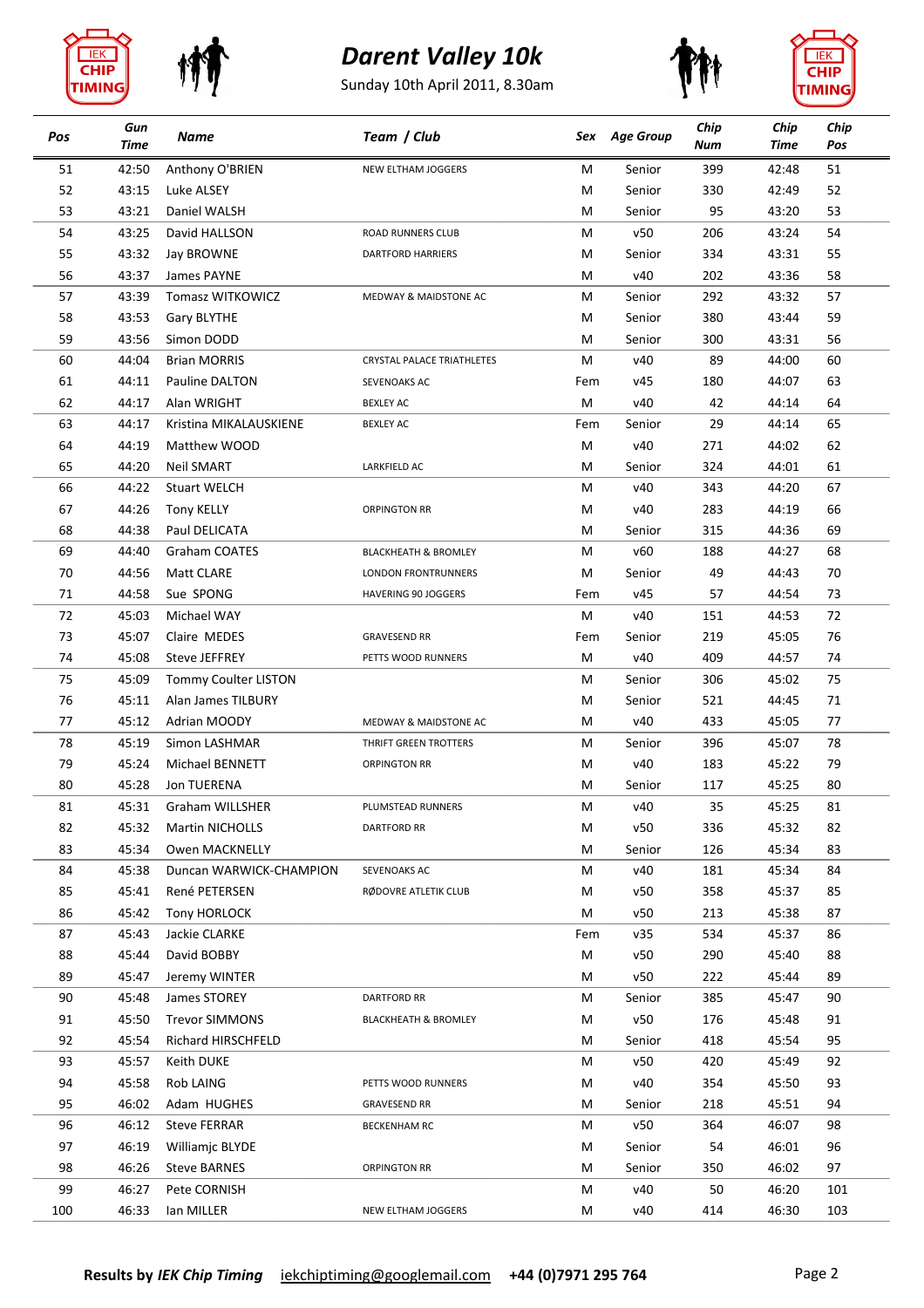









| Pos | Gun<br><b>Time</b> | Name                             | Team / Club                | Sex | <b>Age Group</b> | Chip<br>Num  | Chip<br><b>Time</b> | Chip<br>Pos |
|-----|--------------------|----------------------------------|----------------------------|-----|------------------|--------------|---------------------|-------------|
| 101 | 46:35              | <b>Bryan CANNON</b>              |                            | М   | v50              | 161          | 46:19               | 100         |
| 102 | 46:40              | Brendan ALMOND                   |                            | M   | Senior           | 197          | 46:18               | 99          |
| 103 | 46:43              | Neil HEMMING                     |                            | M   | Senior           | 154          | 46:34               | 104         |
| 104 | 46:47              | Andrew HINDS                     | <b>BECKENHAM RC</b>        | М   | v50              | 244          | 46:42               | 105         |
| 105 | 46:59              | Jack BAXTER                      | <b>CAMBRIDGE HARRIERS</b>  | м   | Senior           | 148          | 46:26               | 102         |
| 106 | 47:11              | <b>Garrett FARRELL</b>           | SERPENTINE RUNNING CLUB    | M   | Senior           | 182          | 46:43               | 106         |
| 107 | 47:17              | Patrick AUSTIN                   | <b>CAMBRIDGE HARRIERS</b>  | м   | v40              | 542          | 46:50               | 107         |
| 108 | 47:17              | <b>Toby WALSH</b>                |                            | M   | Senior           | 383          | 47:10               | 108         |
| 109 | 47:19              | Mark JAMIESON                    | <b>BEXLEY AC</b>           | M   | v50              | 555          | 47:11               | 109         |
| 110 | 47:22              | John KEMP                        |                            | M   | v60              | 294          | 47:15               | 110         |
| 111 | 47:25              | Kate MARCHANT                    | <b>BECKENHAM RC</b>        | Fem | v35              | 338          | 47:22               | 112         |
| 112 | 47:30              | <b>Kevin BURNESS</b>             |                            | М   | v40              | 513          | 47:21               | 111         |
| 113 | 47:40              | Peter CORNWELL                   |                            | M   | v40              | 235          | 47:23               | 113         |
| 114 | 47:43              | <b>Philip MORLEY</b>             | PETTS WOOD RUNNERS         | м   | v50              | 403          | 47:28               | 115         |
| 115 | 47:44              | <b>Huntley ROBERTS</b>           | PETTS WOOD RUNNERS         | м   | Senior           | 141          | 47:25               | 114         |
| 116 | 47:47              | Guy MOXOM                        |                            | M   | v40              | $\mathbf{1}$ | 47:42               | 117         |
| 117 | 47:55              | Victoria BLYDE                   |                            | Fem | Senior           | 55           | 47:36               | 116         |
| 118 | 47:58              | Jason SAUNDERS                   |                            | М   | v40              | 536          | 47:55               | 119         |
| 119 | 48:04              | Alex NEOCLEOUS                   | PETTS WOOD RUNNERS         | м   | v40              | 275          | 47:59               | 121         |
| 120 | 48:11              | Glen APPLEBY                     | DEFRA AC                   | M   | v40              | 309          | 47:50               | 118         |
| 121 | 48:13              | David BRAND                      |                            | м   | v40              | 392          | 47:55               | 120         |
| 122 | 48:26              | Georgina SELWAY                  | <b>BECKENHAM RC</b>        | Fem | v45              | 254          | 48:20               | 126         |
| 123 | 48:27              | Kenny LOVE                       | <b>ORPINGTON RR</b>        | М   | v40              | 410          | 48:16               | 123         |
| 124 | 48:29              | <b>Hildie GEVERS</b>             |                            | Fem | v35              | 412          | 48:08               | 122         |
| 125 | 48:35              | James HIRD                       |                            | М   | Senior           | 159          | 48:21               | 127         |
| 126 | 48:40              | Stefan JACKAMAN                  |                            | M   | Senior           | 185          | 48:34               | 131         |
| 127 | 48:42              | Riana BARNARD                    |                            | Fem | v35              | 277          | 48:17               | 125         |
| 128 | 48:43              | Andrea ELLERBY                   |                            | Fem | v35              | 416          | 48:23               | 128         |
| 129 | 48:43              | <b>Steve SOLLEY</b>              | <b>SWEATSHOP MAIDSTONE</b> | М   | v40              | 349          | 48:38               | 132         |
| 130 | 48:44              | <b>Neill KEANEY</b>              |                            | M   | Senior           | 303          | 48:16               | 124         |
| 131 | 48:44              | <b>Nick HAWTHORNE</b>            |                            | M   | v50              | 272          | 48:31               | 130         |
| 132 | 48:45              | <b>Trevor BIGGS</b>              |                            | М   | v50              | 384          | 48:42               | 135         |
| 133 | 48:51              | Patrick HALL                     | STRAGGLERS                 | М   | v40              | 276          | 48:25               | 129         |
| 134 | 48:54              | Kate MOLLOY                      | LARKFIELD AC               | Fem | Senior           | 178          | 48:45               | 136         |
| 135 | 48:56              | <b>Bob SCOTT</b>                 |                            | М   | v60              | 569          | 48:50               | 138         |
| 136 | 48:59              | Paul GOSS                        | <b>BEXLEY AC</b>           | М   | v50              | 415          | 48:56               | 141         |
| 137 | 49:00              | Lisa REID                        |                            | Fem | Senior           | 150          | 48:50               | 139         |
| 138 | 49:02              | Nick TIPPEY                      | HARVEL HASH HOUSE HARRIERS | М   | v40              | 52           | 48:40               | 133         |
| 139 | 49:04              | Lionel STIELOW                   | PADDOCK WOOD AC            | М   | v60              | 535          | 48:59               | 142         |
| 140 | 49:07              | Helen TAYLOR                     | PETTS WOOD RUNNERS         | Fem | v35              | 274          | 49:03               | 145         |
| 141 | 49:08              | Gail ARNOTT                      | <b>BECKENHAM RC</b>        | Fem | v45              | 243          | 49:02               | 144         |
| 142 | 49:08              | Mark GARNHAM                     |                            | M   | v40              | 111          | 48:48               | 137         |
| 143 | 49:13              | Daniel CROUCHER                  |                            | М   | Senior           | 519          | 48:40               | 134         |
| 144 | 49:17              | John ANNETT                      | <b>DARTFORD RR</b>         | M   | v50              | 39           | 49:09               | 146         |
| 145 | 49:18              |                                  |                            | м   | v40              | 506          |                     | 140         |
| 146 | 49:20              | John HUMPHRIES<br>Richard HINDLE | STRIDERS OF CROYDON        | М   | v60              | 138          | 48:51<br>49:11      | 147         |
| 147 | 49:23              |                                  | KEIGHLEY & CRAVEN AC       |     |                  |              |                     | 151         |
| 148 |                    | Paula LEACH                      | <b>ORPINGTON RR</b>        | Fem | v35              | 21<br>323    | 49:17               | 152         |
|     | 49:25              | Lewis FRIDAY                     |                            | М   | Senior           |              | 49:22               |             |
| 149 | 49:25              | Kyle WRIGHT                      |                            | М   | Senior           | 298          | 48:59               | 143         |
| 150 | 49:26              | Matthew GODWIN                   |                            | М   | Senior           | 108          | 49:15               | 150         |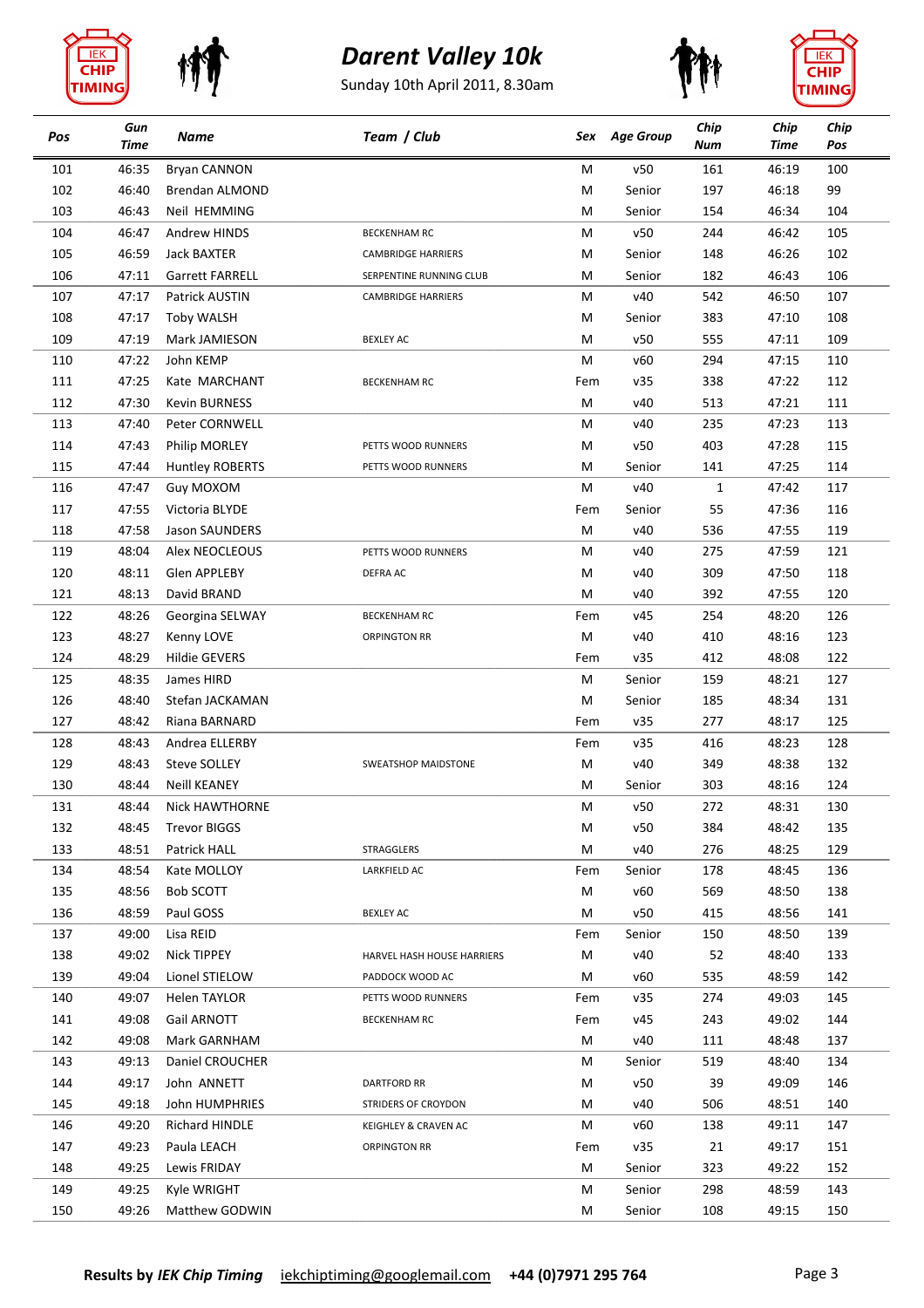









| 528<br>151<br>49:28<br>Tom JENNINGS<br>M<br>v50<br>49:14<br>149<br>152<br>v60<br>155<br>155<br>49:30<br>Denis MOLE<br>M<br>49:25<br><b>HAVERING 90 JOGGERS</b><br>153<br>v40<br>153<br>49:33<br>Peter FISHER<br>M<br>143<br>49:22<br>49:33<br>221<br>156<br>154<br>Lisa BRIGGS<br>Senior<br>49:32<br><b>DARTFORD RR</b><br>Fem<br>155<br>49:37<br>М<br>v40<br>68<br>49:13<br>148<br>Jerry HANSFORD<br>159<br>156<br>49:39<br><b>Andrew SMALL</b><br>M<br>v50<br>397<br>49:35<br><b>BECKENHAM RC</b><br>157<br>49:39<br>Sarah SHEWELL<br>v45<br>295<br>49:34<br>157<br>SEVENOAKS AC<br>Fem<br>158<br>49:46<br>M<br>v40<br>121<br>162<br>John HACKETT<br>49:42<br>v40<br>257<br>158<br>159<br>49:47<br><b>Niall ROSS</b><br>M<br>49:34<br>49:48<br>v40<br>314<br>154<br>160<br>David GREEN<br>M<br>49:24<br>161<br>49:50<br>v40<br>49:39<br>161<br>Andrew GODWIN<br>M<br>7<br>242<br>162<br>49:50<br>v35<br>49:44<br>163<br>Nicola HOWARD<br><b>BECKENHAM RC</b><br>Fem<br>163<br>49:52<br>Jay JERVIS<br>Senior<br>305<br>49:45<br>164<br>М<br>164<br>50:02<br>Rodney CALVERT<br>v40<br>269<br>49:47<br>165<br>M<br>563<br>168<br>165<br>50:03<br>James BOSWORTH<br>M<br>49:57<br>Senior<br>v40<br>132<br>167<br>166<br>50:07<br>Jean-Pierre TABONE<br>M<br>49:55<br>167<br>50:08<br>v40<br>198<br>169<br>Ameet PATEL<br>50:00<br>M<br><b>BECKENHAM RC</b><br>168<br>50:09<br>William BURR<br>v60<br>109<br>170<br>M<br>50:03<br>382<br>169<br>50:09<br>M<br>Senior<br>49:37<br>160<br><b>Ryan GREGORY</b><br>NEW ELTHAM JOGGERS<br>170<br>50:13<br>James MULLAN<br>548<br>49:53<br>166<br>м<br>Senior<br>171<br>50:19<br>Paul LIPSCOMBE<br>v40<br>540<br>50:09<br>171<br>м<br>172<br>50:20<br>James BUTLER<br>М<br>v40<br>564<br>50:14<br>173<br>504<br>173<br>50:24<br>Mike FALL<br>M<br>v40<br>50:12<br>172<br>v45<br>282<br>174<br>174<br>50:26<br>Carol BEADLE<br>SEVENOAKS AC<br>50:18<br>Fem<br>175<br>50:37<br><b>Clare SYERS</b><br>v35<br>33<br>50:30<br>175<br>Fem<br>38<br>176<br>50:40<br>Soheel BHANDARI<br>M<br>v50<br>50:32<br>176<br>BROMLEY VETERANS AC<br>v40<br>177<br>177<br>50:47<br>M<br>523<br>50:39<br>Gary WASLEY<br><b>BEXLEY AC</b><br>178<br>50:48<br>Louise KING<br>v35<br>215<br>50:44<br>178<br><b>DARTFORD RR</b><br>Fem<br>179<br>179<br>50:56<br>426<br>Rebecca TRUMBLE<br>Fem<br>Senior<br>50:46<br>180<br>50:58<br>Mel SOLLEY<br>v35<br>348<br>50:53<br>181<br><b>SWEATSHOP MAIDSTONE</b><br>Fem<br>181<br>51:05<br>v50<br>216<br>50:58<br>183<br>М<br>Ken BAKSH<br>BECKENHAM RC<br>182<br><b>Stewart ELLIS</b><br>v40<br>60<br>50:56<br>182<br>51:15<br>М<br>183<br>v40<br>401<br>180<br>51:18<br>Daniel BROWN<br>М<br>50:48<br>508<br>184<br>51:19<br>v35<br>51:07<br>184<br>Amanda RIVETT<br>Fem<br>185<br>51:31<br>Julie ATKINS<br>v45<br>341<br>51:27<br>189<br><b>DARTFORD RR</b><br>Fem<br>83<br>186<br>51:32<br>Aaron TOMSETT<br>Senior<br>51:17<br>186<br>М<br>86<br>187<br>187<br>51:34<br>M<br>Senior<br>51:19<br>James WHITE<br>188<br>51:42<br>v50<br>224<br>51:33<br>190<br>lan MCCARTHY<br><b>BECKENHAM RC</b><br>М<br>189<br>51:43<br>Ian NUNNS<br>v40<br>250<br>51:21<br>188<br>М<br>190<br>51:44<br>Christopher ARMITAGE<br>v60<br>320<br>51:09<br>185<br>М<br>191<br>51:44<br>v35<br>345<br>192<br>Saira NOLAN<br>Fem<br>51:40<br>192<br>193<br>51:46<br>Senior<br>97<br>51:41<br>Mark BAGGALEY<br>М<br>193<br>98<br>194<br>51:47<br>Ali OMAR<br>51:41<br>М<br>Senior<br>194<br>553<br>51:51<br>Michael COX<br>v60<br>196<br>M<br>51:42<br><b>DARTFORD HARRIERS</b><br>v40<br>280<br>195<br>51:52<br>Mark WELCH<br>51:34<br>191<br>м<br>196<br>51:53<br><b>Ashley ATKINS</b><br>v40<br>342<br>197<br><b>DARTFORD RR</b><br>М<br>51:51<br>197<br>51:57<br>v40<br>107<br>195<br>Darren WHIFFIN<br>М<br>51:41<br>198<br>52:05<br>Markus GRAVES<br>М<br>v60<br>376<br>200<br>51:56<br><b>DARTFORD HARRIERS</b><br>199<br>52:13<br>lan RUSSELL<br>Senior<br>293<br>52:02<br>201<br>М<br>200<br>199<br>52:15<br>Glen CHAPMAN<br>M<br>v40<br>170<br>51:52 | Pos | Gun<br><b>Time</b> | Name | Team / Club | Sex | <b>Age Group</b> | Chip<br>Num | Chip<br>Time | Chip<br>Pos |
|----------------------------------------------------------------------------------------------------------------------------------------------------------------------------------------------------------------------------------------------------------------------------------------------------------------------------------------------------------------------------------------------------------------------------------------------------------------------------------------------------------------------------------------------------------------------------------------------------------------------------------------------------------------------------------------------------------------------------------------------------------------------------------------------------------------------------------------------------------------------------------------------------------------------------------------------------------------------------------------------------------------------------------------------------------------------------------------------------------------------------------------------------------------------------------------------------------------------------------------------------------------------------------------------------------------------------------------------------------------------------------------------------------------------------------------------------------------------------------------------------------------------------------------------------------------------------------------------------------------------------------------------------------------------------------------------------------------------------------------------------------------------------------------------------------------------------------------------------------------------------------------------------------------------------------------------------------------------------------------------------------------------------------------------------------------------------------------------------------------------------------------------------------------------------------------------------------------------------------------------------------------------------------------------------------------------------------------------------------------------------------------------------------------------------------------------------------------------------------------------------------------------------------------------------------------------------------------------------------------------------------------------------------------------------------------------------------------------------------------------------------------------------------------------------------------------------------------------------------------------------------------------------------------------------------------------------------------------------------------------------------------------------------------------------------------------------------------------------------------------------------------------------------------------------------------------------------------------------------------------------------------------------------------------------------------------------------------------------------------------------------------------------------------------------------------------------------------------------------------------------------------------------------------------------------------------------------------------------------------------------------------------------------------------------------------------------------------------------------------------------------------------------------------------------------------------------------------------------------------------------------------------------------------------------------------------------------------------------------------------------------|-----|--------------------|------|-------------|-----|------------------|-------------|--------------|-------------|
|                                                                                                                                                                                                                                                                                                                                                                                                                                                                                                                                                                                                                                                                                                                                                                                                                                                                                                                                                                                                                                                                                                                                                                                                                                                                                                                                                                                                                                                                                                                                                                                                                                                                                                                                                                                                                                                                                                                                                                                                                                                                                                                                                                                                                                                                                                                                                                                                                                                                                                                                                                                                                                                                                                                                                                                                                                                                                                                                                                                                                                                                                                                                                                                                                                                                                                                                                                                                                                                                                                                                                                                                                                                                                                                                                                                                                                                                                                                                                                                                          |     |                    |      |             |     |                  |             |              |             |
|                                                                                                                                                                                                                                                                                                                                                                                                                                                                                                                                                                                                                                                                                                                                                                                                                                                                                                                                                                                                                                                                                                                                                                                                                                                                                                                                                                                                                                                                                                                                                                                                                                                                                                                                                                                                                                                                                                                                                                                                                                                                                                                                                                                                                                                                                                                                                                                                                                                                                                                                                                                                                                                                                                                                                                                                                                                                                                                                                                                                                                                                                                                                                                                                                                                                                                                                                                                                                                                                                                                                                                                                                                                                                                                                                                                                                                                                                                                                                                                                          |     |                    |      |             |     |                  |             |              |             |
|                                                                                                                                                                                                                                                                                                                                                                                                                                                                                                                                                                                                                                                                                                                                                                                                                                                                                                                                                                                                                                                                                                                                                                                                                                                                                                                                                                                                                                                                                                                                                                                                                                                                                                                                                                                                                                                                                                                                                                                                                                                                                                                                                                                                                                                                                                                                                                                                                                                                                                                                                                                                                                                                                                                                                                                                                                                                                                                                                                                                                                                                                                                                                                                                                                                                                                                                                                                                                                                                                                                                                                                                                                                                                                                                                                                                                                                                                                                                                                                                          |     |                    |      |             |     |                  |             |              |             |
|                                                                                                                                                                                                                                                                                                                                                                                                                                                                                                                                                                                                                                                                                                                                                                                                                                                                                                                                                                                                                                                                                                                                                                                                                                                                                                                                                                                                                                                                                                                                                                                                                                                                                                                                                                                                                                                                                                                                                                                                                                                                                                                                                                                                                                                                                                                                                                                                                                                                                                                                                                                                                                                                                                                                                                                                                                                                                                                                                                                                                                                                                                                                                                                                                                                                                                                                                                                                                                                                                                                                                                                                                                                                                                                                                                                                                                                                                                                                                                                                          |     |                    |      |             |     |                  |             |              |             |
|                                                                                                                                                                                                                                                                                                                                                                                                                                                                                                                                                                                                                                                                                                                                                                                                                                                                                                                                                                                                                                                                                                                                                                                                                                                                                                                                                                                                                                                                                                                                                                                                                                                                                                                                                                                                                                                                                                                                                                                                                                                                                                                                                                                                                                                                                                                                                                                                                                                                                                                                                                                                                                                                                                                                                                                                                                                                                                                                                                                                                                                                                                                                                                                                                                                                                                                                                                                                                                                                                                                                                                                                                                                                                                                                                                                                                                                                                                                                                                                                          |     |                    |      |             |     |                  |             |              |             |
|                                                                                                                                                                                                                                                                                                                                                                                                                                                                                                                                                                                                                                                                                                                                                                                                                                                                                                                                                                                                                                                                                                                                                                                                                                                                                                                                                                                                                                                                                                                                                                                                                                                                                                                                                                                                                                                                                                                                                                                                                                                                                                                                                                                                                                                                                                                                                                                                                                                                                                                                                                                                                                                                                                                                                                                                                                                                                                                                                                                                                                                                                                                                                                                                                                                                                                                                                                                                                                                                                                                                                                                                                                                                                                                                                                                                                                                                                                                                                                                                          |     |                    |      |             |     |                  |             |              |             |
|                                                                                                                                                                                                                                                                                                                                                                                                                                                                                                                                                                                                                                                                                                                                                                                                                                                                                                                                                                                                                                                                                                                                                                                                                                                                                                                                                                                                                                                                                                                                                                                                                                                                                                                                                                                                                                                                                                                                                                                                                                                                                                                                                                                                                                                                                                                                                                                                                                                                                                                                                                                                                                                                                                                                                                                                                                                                                                                                                                                                                                                                                                                                                                                                                                                                                                                                                                                                                                                                                                                                                                                                                                                                                                                                                                                                                                                                                                                                                                                                          |     |                    |      |             |     |                  |             |              |             |
|                                                                                                                                                                                                                                                                                                                                                                                                                                                                                                                                                                                                                                                                                                                                                                                                                                                                                                                                                                                                                                                                                                                                                                                                                                                                                                                                                                                                                                                                                                                                                                                                                                                                                                                                                                                                                                                                                                                                                                                                                                                                                                                                                                                                                                                                                                                                                                                                                                                                                                                                                                                                                                                                                                                                                                                                                                                                                                                                                                                                                                                                                                                                                                                                                                                                                                                                                                                                                                                                                                                                                                                                                                                                                                                                                                                                                                                                                                                                                                                                          |     |                    |      |             |     |                  |             |              |             |
|                                                                                                                                                                                                                                                                                                                                                                                                                                                                                                                                                                                                                                                                                                                                                                                                                                                                                                                                                                                                                                                                                                                                                                                                                                                                                                                                                                                                                                                                                                                                                                                                                                                                                                                                                                                                                                                                                                                                                                                                                                                                                                                                                                                                                                                                                                                                                                                                                                                                                                                                                                                                                                                                                                                                                                                                                                                                                                                                                                                                                                                                                                                                                                                                                                                                                                                                                                                                                                                                                                                                                                                                                                                                                                                                                                                                                                                                                                                                                                                                          |     |                    |      |             |     |                  |             |              |             |
|                                                                                                                                                                                                                                                                                                                                                                                                                                                                                                                                                                                                                                                                                                                                                                                                                                                                                                                                                                                                                                                                                                                                                                                                                                                                                                                                                                                                                                                                                                                                                                                                                                                                                                                                                                                                                                                                                                                                                                                                                                                                                                                                                                                                                                                                                                                                                                                                                                                                                                                                                                                                                                                                                                                                                                                                                                                                                                                                                                                                                                                                                                                                                                                                                                                                                                                                                                                                                                                                                                                                                                                                                                                                                                                                                                                                                                                                                                                                                                                                          |     |                    |      |             |     |                  |             |              |             |
|                                                                                                                                                                                                                                                                                                                                                                                                                                                                                                                                                                                                                                                                                                                                                                                                                                                                                                                                                                                                                                                                                                                                                                                                                                                                                                                                                                                                                                                                                                                                                                                                                                                                                                                                                                                                                                                                                                                                                                                                                                                                                                                                                                                                                                                                                                                                                                                                                                                                                                                                                                                                                                                                                                                                                                                                                                                                                                                                                                                                                                                                                                                                                                                                                                                                                                                                                                                                                                                                                                                                                                                                                                                                                                                                                                                                                                                                                                                                                                                                          |     |                    |      |             |     |                  |             |              |             |
|                                                                                                                                                                                                                                                                                                                                                                                                                                                                                                                                                                                                                                                                                                                                                                                                                                                                                                                                                                                                                                                                                                                                                                                                                                                                                                                                                                                                                                                                                                                                                                                                                                                                                                                                                                                                                                                                                                                                                                                                                                                                                                                                                                                                                                                                                                                                                                                                                                                                                                                                                                                                                                                                                                                                                                                                                                                                                                                                                                                                                                                                                                                                                                                                                                                                                                                                                                                                                                                                                                                                                                                                                                                                                                                                                                                                                                                                                                                                                                                                          |     |                    |      |             |     |                  |             |              |             |
|                                                                                                                                                                                                                                                                                                                                                                                                                                                                                                                                                                                                                                                                                                                                                                                                                                                                                                                                                                                                                                                                                                                                                                                                                                                                                                                                                                                                                                                                                                                                                                                                                                                                                                                                                                                                                                                                                                                                                                                                                                                                                                                                                                                                                                                                                                                                                                                                                                                                                                                                                                                                                                                                                                                                                                                                                                                                                                                                                                                                                                                                                                                                                                                                                                                                                                                                                                                                                                                                                                                                                                                                                                                                                                                                                                                                                                                                                                                                                                                                          |     |                    |      |             |     |                  |             |              |             |
|                                                                                                                                                                                                                                                                                                                                                                                                                                                                                                                                                                                                                                                                                                                                                                                                                                                                                                                                                                                                                                                                                                                                                                                                                                                                                                                                                                                                                                                                                                                                                                                                                                                                                                                                                                                                                                                                                                                                                                                                                                                                                                                                                                                                                                                                                                                                                                                                                                                                                                                                                                                                                                                                                                                                                                                                                                                                                                                                                                                                                                                                                                                                                                                                                                                                                                                                                                                                                                                                                                                                                                                                                                                                                                                                                                                                                                                                                                                                                                                                          |     |                    |      |             |     |                  |             |              |             |
|                                                                                                                                                                                                                                                                                                                                                                                                                                                                                                                                                                                                                                                                                                                                                                                                                                                                                                                                                                                                                                                                                                                                                                                                                                                                                                                                                                                                                                                                                                                                                                                                                                                                                                                                                                                                                                                                                                                                                                                                                                                                                                                                                                                                                                                                                                                                                                                                                                                                                                                                                                                                                                                                                                                                                                                                                                                                                                                                                                                                                                                                                                                                                                                                                                                                                                                                                                                                                                                                                                                                                                                                                                                                                                                                                                                                                                                                                                                                                                                                          |     |                    |      |             |     |                  |             |              |             |
|                                                                                                                                                                                                                                                                                                                                                                                                                                                                                                                                                                                                                                                                                                                                                                                                                                                                                                                                                                                                                                                                                                                                                                                                                                                                                                                                                                                                                                                                                                                                                                                                                                                                                                                                                                                                                                                                                                                                                                                                                                                                                                                                                                                                                                                                                                                                                                                                                                                                                                                                                                                                                                                                                                                                                                                                                                                                                                                                                                                                                                                                                                                                                                                                                                                                                                                                                                                                                                                                                                                                                                                                                                                                                                                                                                                                                                                                                                                                                                                                          |     |                    |      |             |     |                  |             |              |             |
|                                                                                                                                                                                                                                                                                                                                                                                                                                                                                                                                                                                                                                                                                                                                                                                                                                                                                                                                                                                                                                                                                                                                                                                                                                                                                                                                                                                                                                                                                                                                                                                                                                                                                                                                                                                                                                                                                                                                                                                                                                                                                                                                                                                                                                                                                                                                                                                                                                                                                                                                                                                                                                                                                                                                                                                                                                                                                                                                                                                                                                                                                                                                                                                                                                                                                                                                                                                                                                                                                                                                                                                                                                                                                                                                                                                                                                                                                                                                                                                                          |     |                    |      |             |     |                  |             |              |             |
|                                                                                                                                                                                                                                                                                                                                                                                                                                                                                                                                                                                                                                                                                                                                                                                                                                                                                                                                                                                                                                                                                                                                                                                                                                                                                                                                                                                                                                                                                                                                                                                                                                                                                                                                                                                                                                                                                                                                                                                                                                                                                                                                                                                                                                                                                                                                                                                                                                                                                                                                                                                                                                                                                                                                                                                                                                                                                                                                                                                                                                                                                                                                                                                                                                                                                                                                                                                                                                                                                                                                                                                                                                                                                                                                                                                                                                                                                                                                                                                                          |     |                    |      |             |     |                  |             |              |             |
|                                                                                                                                                                                                                                                                                                                                                                                                                                                                                                                                                                                                                                                                                                                                                                                                                                                                                                                                                                                                                                                                                                                                                                                                                                                                                                                                                                                                                                                                                                                                                                                                                                                                                                                                                                                                                                                                                                                                                                                                                                                                                                                                                                                                                                                                                                                                                                                                                                                                                                                                                                                                                                                                                                                                                                                                                                                                                                                                                                                                                                                                                                                                                                                                                                                                                                                                                                                                                                                                                                                                                                                                                                                                                                                                                                                                                                                                                                                                                                                                          |     |                    |      |             |     |                  |             |              |             |
|                                                                                                                                                                                                                                                                                                                                                                                                                                                                                                                                                                                                                                                                                                                                                                                                                                                                                                                                                                                                                                                                                                                                                                                                                                                                                                                                                                                                                                                                                                                                                                                                                                                                                                                                                                                                                                                                                                                                                                                                                                                                                                                                                                                                                                                                                                                                                                                                                                                                                                                                                                                                                                                                                                                                                                                                                                                                                                                                                                                                                                                                                                                                                                                                                                                                                                                                                                                                                                                                                                                                                                                                                                                                                                                                                                                                                                                                                                                                                                                                          |     |                    |      |             |     |                  |             |              |             |
|                                                                                                                                                                                                                                                                                                                                                                                                                                                                                                                                                                                                                                                                                                                                                                                                                                                                                                                                                                                                                                                                                                                                                                                                                                                                                                                                                                                                                                                                                                                                                                                                                                                                                                                                                                                                                                                                                                                                                                                                                                                                                                                                                                                                                                                                                                                                                                                                                                                                                                                                                                                                                                                                                                                                                                                                                                                                                                                                                                                                                                                                                                                                                                                                                                                                                                                                                                                                                                                                                                                                                                                                                                                                                                                                                                                                                                                                                                                                                                                                          |     |                    |      |             |     |                  |             |              |             |
|                                                                                                                                                                                                                                                                                                                                                                                                                                                                                                                                                                                                                                                                                                                                                                                                                                                                                                                                                                                                                                                                                                                                                                                                                                                                                                                                                                                                                                                                                                                                                                                                                                                                                                                                                                                                                                                                                                                                                                                                                                                                                                                                                                                                                                                                                                                                                                                                                                                                                                                                                                                                                                                                                                                                                                                                                                                                                                                                                                                                                                                                                                                                                                                                                                                                                                                                                                                                                                                                                                                                                                                                                                                                                                                                                                                                                                                                                                                                                                                                          |     |                    |      |             |     |                  |             |              |             |
|                                                                                                                                                                                                                                                                                                                                                                                                                                                                                                                                                                                                                                                                                                                                                                                                                                                                                                                                                                                                                                                                                                                                                                                                                                                                                                                                                                                                                                                                                                                                                                                                                                                                                                                                                                                                                                                                                                                                                                                                                                                                                                                                                                                                                                                                                                                                                                                                                                                                                                                                                                                                                                                                                                                                                                                                                                                                                                                                                                                                                                                                                                                                                                                                                                                                                                                                                                                                                                                                                                                                                                                                                                                                                                                                                                                                                                                                                                                                                                                                          |     |                    |      |             |     |                  |             |              |             |
|                                                                                                                                                                                                                                                                                                                                                                                                                                                                                                                                                                                                                                                                                                                                                                                                                                                                                                                                                                                                                                                                                                                                                                                                                                                                                                                                                                                                                                                                                                                                                                                                                                                                                                                                                                                                                                                                                                                                                                                                                                                                                                                                                                                                                                                                                                                                                                                                                                                                                                                                                                                                                                                                                                                                                                                                                                                                                                                                                                                                                                                                                                                                                                                                                                                                                                                                                                                                                                                                                                                                                                                                                                                                                                                                                                                                                                                                                                                                                                                                          |     |                    |      |             |     |                  |             |              |             |
|                                                                                                                                                                                                                                                                                                                                                                                                                                                                                                                                                                                                                                                                                                                                                                                                                                                                                                                                                                                                                                                                                                                                                                                                                                                                                                                                                                                                                                                                                                                                                                                                                                                                                                                                                                                                                                                                                                                                                                                                                                                                                                                                                                                                                                                                                                                                                                                                                                                                                                                                                                                                                                                                                                                                                                                                                                                                                                                                                                                                                                                                                                                                                                                                                                                                                                                                                                                                                                                                                                                                                                                                                                                                                                                                                                                                                                                                                                                                                                                                          |     |                    |      |             |     |                  |             |              |             |
|                                                                                                                                                                                                                                                                                                                                                                                                                                                                                                                                                                                                                                                                                                                                                                                                                                                                                                                                                                                                                                                                                                                                                                                                                                                                                                                                                                                                                                                                                                                                                                                                                                                                                                                                                                                                                                                                                                                                                                                                                                                                                                                                                                                                                                                                                                                                                                                                                                                                                                                                                                                                                                                                                                                                                                                                                                                                                                                                                                                                                                                                                                                                                                                                                                                                                                                                                                                                                                                                                                                                                                                                                                                                                                                                                                                                                                                                                                                                                                                                          |     |                    |      |             |     |                  |             |              |             |
|                                                                                                                                                                                                                                                                                                                                                                                                                                                                                                                                                                                                                                                                                                                                                                                                                                                                                                                                                                                                                                                                                                                                                                                                                                                                                                                                                                                                                                                                                                                                                                                                                                                                                                                                                                                                                                                                                                                                                                                                                                                                                                                                                                                                                                                                                                                                                                                                                                                                                                                                                                                                                                                                                                                                                                                                                                                                                                                                                                                                                                                                                                                                                                                                                                                                                                                                                                                                                                                                                                                                                                                                                                                                                                                                                                                                                                                                                                                                                                                                          |     |                    |      |             |     |                  |             |              |             |
|                                                                                                                                                                                                                                                                                                                                                                                                                                                                                                                                                                                                                                                                                                                                                                                                                                                                                                                                                                                                                                                                                                                                                                                                                                                                                                                                                                                                                                                                                                                                                                                                                                                                                                                                                                                                                                                                                                                                                                                                                                                                                                                                                                                                                                                                                                                                                                                                                                                                                                                                                                                                                                                                                                                                                                                                                                                                                                                                                                                                                                                                                                                                                                                                                                                                                                                                                                                                                                                                                                                                                                                                                                                                                                                                                                                                                                                                                                                                                                                                          |     |                    |      |             |     |                  |             |              |             |
|                                                                                                                                                                                                                                                                                                                                                                                                                                                                                                                                                                                                                                                                                                                                                                                                                                                                                                                                                                                                                                                                                                                                                                                                                                                                                                                                                                                                                                                                                                                                                                                                                                                                                                                                                                                                                                                                                                                                                                                                                                                                                                                                                                                                                                                                                                                                                                                                                                                                                                                                                                                                                                                                                                                                                                                                                                                                                                                                                                                                                                                                                                                                                                                                                                                                                                                                                                                                                                                                                                                                                                                                                                                                                                                                                                                                                                                                                                                                                                                                          |     |                    |      |             |     |                  |             |              |             |
|                                                                                                                                                                                                                                                                                                                                                                                                                                                                                                                                                                                                                                                                                                                                                                                                                                                                                                                                                                                                                                                                                                                                                                                                                                                                                                                                                                                                                                                                                                                                                                                                                                                                                                                                                                                                                                                                                                                                                                                                                                                                                                                                                                                                                                                                                                                                                                                                                                                                                                                                                                                                                                                                                                                                                                                                                                                                                                                                                                                                                                                                                                                                                                                                                                                                                                                                                                                                                                                                                                                                                                                                                                                                                                                                                                                                                                                                                                                                                                                                          |     |                    |      |             |     |                  |             |              |             |
|                                                                                                                                                                                                                                                                                                                                                                                                                                                                                                                                                                                                                                                                                                                                                                                                                                                                                                                                                                                                                                                                                                                                                                                                                                                                                                                                                                                                                                                                                                                                                                                                                                                                                                                                                                                                                                                                                                                                                                                                                                                                                                                                                                                                                                                                                                                                                                                                                                                                                                                                                                                                                                                                                                                                                                                                                                                                                                                                                                                                                                                                                                                                                                                                                                                                                                                                                                                                                                                                                                                                                                                                                                                                                                                                                                                                                                                                                                                                                                                                          |     |                    |      |             |     |                  |             |              |             |
|                                                                                                                                                                                                                                                                                                                                                                                                                                                                                                                                                                                                                                                                                                                                                                                                                                                                                                                                                                                                                                                                                                                                                                                                                                                                                                                                                                                                                                                                                                                                                                                                                                                                                                                                                                                                                                                                                                                                                                                                                                                                                                                                                                                                                                                                                                                                                                                                                                                                                                                                                                                                                                                                                                                                                                                                                                                                                                                                                                                                                                                                                                                                                                                                                                                                                                                                                                                                                                                                                                                                                                                                                                                                                                                                                                                                                                                                                                                                                                                                          |     |                    |      |             |     |                  |             |              |             |
|                                                                                                                                                                                                                                                                                                                                                                                                                                                                                                                                                                                                                                                                                                                                                                                                                                                                                                                                                                                                                                                                                                                                                                                                                                                                                                                                                                                                                                                                                                                                                                                                                                                                                                                                                                                                                                                                                                                                                                                                                                                                                                                                                                                                                                                                                                                                                                                                                                                                                                                                                                                                                                                                                                                                                                                                                                                                                                                                                                                                                                                                                                                                                                                                                                                                                                                                                                                                                                                                                                                                                                                                                                                                                                                                                                                                                                                                                                                                                                                                          |     |                    |      |             |     |                  |             |              |             |
|                                                                                                                                                                                                                                                                                                                                                                                                                                                                                                                                                                                                                                                                                                                                                                                                                                                                                                                                                                                                                                                                                                                                                                                                                                                                                                                                                                                                                                                                                                                                                                                                                                                                                                                                                                                                                                                                                                                                                                                                                                                                                                                                                                                                                                                                                                                                                                                                                                                                                                                                                                                                                                                                                                                                                                                                                                                                                                                                                                                                                                                                                                                                                                                                                                                                                                                                                                                                                                                                                                                                                                                                                                                                                                                                                                                                                                                                                                                                                                                                          |     |                    |      |             |     |                  |             |              |             |
|                                                                                                                                                                                                                                                                                                                                                                                                                                                                                                                                                                                                                                                                                                                                                                                                                                                                                                                                                                                                                                                                                                                                                                                                                                                                                                                                                                                                                                                                                                                                                                                                                                                                                                                                                                                                                                                                                                                                                                                                                                                                                                                                                                                                                                                                                                                                                                                                                                                                                                                                                                                                                                                                                                                                                                                                                                                                                                                                                                                                                                                                                                                                                                                                                                                                                                                                                                                                                                                                                                                                                                                                                                                                                                                                                                                                                                                                                                                                                                                                          |     |                    |      |             |     |                  |             |              |             |
|                                                                                                                                                                                                                                                                                                                                                                                                                                                                                                                                                                                                                                                                                                                                                                                                                                                                                                                                                                                                                                                                                                                                                                                                                                                                                                                                                                                                                                                                                                                                                                                                                                                                                                                                                                                                                                                                                                                                                                                                                                                                                                                                                                                                                                                                                                                                                                                                                                                                                                                                                                                                                                                                                                                                                                                                                                                                                                                                                                                                                                                                                                                                                                                                                                                                                                                                                                                                                                                                                                                                                                                                                                                                                                                                                                                                                                                                                                                                                                                                          |     |                    |      |             |     |                  |             |              |             |
|                                                                                                                                                                                                                                                                                                                                                                                                                                                                                                                                                                                                                                                                                                                                                                                                                                                                                                                                                                                                                                                                                                                                                                                                                                                                                                                                                                                                                                                                                                                                                                                                                                                                                                                                                                                                                                                                                                                                                                                                                                                                                                                                                                                                                                                                                                                                                                                                                                                                                                                                                                                                                                                                                                                                                                                                                                                                                                                                                                                                                                                                                                                                                                                                                                                                                                                                                                                                                                                                                                                                                                                                                                                                                                                                                                                                                                                                                                                                                                                                          |     |                    |      |             |     |                  |             |              |             |
|                                                                                                                                                                                                                                                                                                                                                                                                                                                                                                                                                                                                                                                                                                                                                                                                                                                                                                                                                                                                                                                                                                                                                                                                                                                                                                                                                                                                                                                                                                                                                                                                                                                                                                                                                                                                                                                                                                                                                                                                                                                                                                                                                                                                                                                                                                                                                                                                                                                                                                                                                                                                                                                                                                                                                                                                                                                                                                                                                                                                                                                                                                                                                                                                                                                                                                                                                                                                                                                                                                                                                                                                                                                                                                                                                                                                                                                                                                                                                                                                          |     |                    |      |             |     |                  |             |              |             |
|                                                                                                                                                                                                                                                                                                                                                                                                                                                                                                                                                                                                                                                                                                                                                                                                                                                                                                                                                                                                                                                                                                                                                                                                                                                                                                                                                                                                                                                                                                                                                                                                                                                                                                                                                                                                                                                                                                                                                                                                                                                                                                                                                                                                                                                                                                                                                                                                                                                                                                                                                                                                                                                                                                                                                                                                                                                                                                                                                                                                                                                                                                                                                                                                                                                                                                                                                                                                                                                                                                                                                                                                                                                                                                                                                                                                                                                                                                                                                                                                          |     |                    |      |             |     |                  |             |              |             |
|                                                                                                                                                                                                                                                                                                                                                                                                                                                                                                                                                                                                                                                                                                                                                                                                                                                                                                                                                                                                                                                                                                                                                                                                                                                                                                                                                                                                                                                                                                                                                                                                                                                                                                                                                                                                                                                                                                                                                                                                                                                                                                                                                                                                                                                                                                                                                                                                                                                                                                                                                                                                                                                                                                                                                                                                                                                                                                                                                                                                                                                                                                                                                                                                                                                                                                                                                                                                                                                                                                                                                                                                                                                                                                                                                                                                                                                                                                                                                                                                          |     |                    |      |             |     |                  |             |              |             |
|                                                                                                                                                                                                                                                                                                                                                                                                                                                                                                                                                                                                                                                                                                                                                                                                                                                                                                                                                                                                                                                                                                                                                                                                                                                                                                                                                                                                                                                                                                                                                                                                                                                                                                                                                                                                                                                                                                                                                                                                                                                                                                                                                                                                                                                                                                                                                                                                                                                                                                                                                                                                                                                                                                                                                                                                                                                                                                                                                                                                                                                                                                                                                                                                                                                                                                                                                                                                                                                                                                                                                                                                                                                                                                                                                                                                                                                                                                                                                                                                          |     |                    |      |             |     |                  |             |              |             |
|                                                                                                                                                                                                                                                                                                                                                                                                                                                                                                                                                                                                                                                                                                                                                                                                                                                                                                                                                                                                                                                                                                                                                                                                                                                                                                                                                                                                                                                                                                                                                                                                                                                                                                                                                                                                                                                                                                                                                                                                                                                                                                                                                                                                                                                                                                                                                                                                                                                                                                                                                                                                                                                                                                                                                                                                                                                                                                                                                                                                                                                                                                                                                                                                                                                                                                                                                                                                                                                                                                                                                                                                                                                                                                                                                                                                                                                                                                                                                                                                          |     |                    |      |             |     |                  |             |              |             |
|                                                                                                                                                                                                                                                                                                                                                                                                                                                                                                                                                                                                                                                                                                                                                                                                                                                                                                                                                                                                                                                                                                                                                                                                                                                                                                                                                                                                                                                                                                                                                                                                                                                                                                                                                                                                                                                                                                                                                                                                                                                                                                                                                                                                                                                                                                                                                                                                                                                                                                                                                                                                                                                                                                                                                                                                                                                                                                                                                                                                                                                                                                                                                                                                                                                                                                                                                                                                                                                                                                                                                                                                                                                                                                                                                                                                                                                                                                                                                                                                          |     |                    |      |             |     |                  |             |              |             |
|                                                                                                                                                                                                                                                                                                                                                                                                                                                                                                                                                                                                                                                                                                                                                                                                                                                                                                                                                                                                                                                                                                                                                                                                                                                                                                                                                                                                                                                                                                                                                                                                                                                                                                                                                                                                                                                                                                                                                                                                                                                                                                                                                                                                                                                                                                                                                                                                                                                                                                                                                                                                                                                                                                                                                                                                                                                                                                                                                                                                                                                                                                                                                                                                                                                                                                                                                                                                                                                                                                                                                                                                                                                                                                                                                                                                                                                                                                                                                                                                          |     |                    |      |             |     |                  |             |              |             |
|                                                                                                                                                                                                                                                                                                                                                                                                                                                                                                                                                                                                                                                                                                                                                                                                                                                                                                                                                                                                                                                                                                                                                                                                                                                                                                                                                                                                                                                                                                                                                                                                                                                                                                                                                                                                                                                                                                                                                                                                                                                                                                                                                                                                                                                                                                                                                                                                                                                                                                                                                                                                                                                                                                                                                                                                                                                                                                                                                                                                                                                                                                                                                                                                                                                                                                                                                                                                                                                                                                                                                                                                                                                                                                                                                                                                                                                                                                                                                                                                          |     |                    |      |             |     |                  |             |              |             |
|                                                                                                                                                                                                                                                                                                                                                                                                                                                                                                                                                                                                                                                                                                                                                                                                                                                                                                                                                                                                                                                                                                                                                                                                                                                                                                                                                                                                                                                                                                                                                                                                                                                                                                                                                                                                                                                                                                                                                                                                                                                                                                                                                                                                                                                                                                                                                                                                                                                                                                                                                                                                                                                                                                                                                                                                                                                                                                                                                                                                                                                                                                                                                                                                                                                                                                                                                                                                                                                                                                                                                                                                                                                                                                                                                                                                                                                                                                                                                                                                          |     |                    |      |             |     |                  |             |              |             |
|                                                                                                                                                                                                                                                                                                                                                                                                                                                                                                                                                                                                                                                                                                                                                                                                                                                                                                                                                                                                                                                                                                                                                                                                                                                                                                                                                                                                                                                                                                                                                                                                                                                                                                                                                                                                                                                                                                                                                                                                                                                                                                                                                                                                                                                                                                                                                                                                                                                                                                                                                                                                                                                                                                                                                                                                                                                                                                                                                                                                                                                                                                                                                                                                                                                                                                                                                                                                                                                                                                                                                                                                                                                                                                                                                                                                                                                                                                                                                                                                          |     |                    |      |             |     |                  |             |              |             |
|                                                                                                                                                                                                                                                                                                                                                                                                                                                                                                                                                                                                                                                                                                                                                                                                                                                                                                                                                                                                                                                                                                                                                                                                                                                                                                                                                                                                                                                                                                                                                                                                                                                                                                                                                                                                                                                                                                                                                                                                                                                                                                                                                                                                                                                                                                                                                                                                                                                                                                                                                                                                                                                                                                                                                                                                                                                                                                                                                                                                                                                                                                                                                                                                                                                                                                                                                                                                                                                                                                                                                                                                                                                                                                                                                                                                                                                                                                                                                                                                          |     |                    |      |             |     |                  |             |              |             |
|                                                                                                                                                                                                                                                                                                                                                                                                                                                                                                                                                                                                                                                                                                                                                                                                                                                                                                                                                                                                                                                                                                                                                                                                                                                                                                                                                                                                                                                                                                                                                                                                                                                                                                                                                                                                                                                                                                                                                                                                                                                                                                                                                                                                                                                                                                                                                                                                                                                                                                                                                                                                                                                                                                                                                                                                                                                                                                                                                                                                                                                                                                                                                                                                                                                                                                                                                                                                                                                                                                                                                                                                                                                                                                                                                                                                                                                                                                                                                                                                          |     |                    |      |             |     |                  |             |              |             |
|                                                                                                                                                                                                                                                                                                                                                                                                                                                                                                                                                                                                                                                                                                                                                                                                                                                                                                                                                                                                                                                                                                                                                                                                                                                                                                                                                                                                                                                                                                                                                                                                                                                                                                                                                                                                                                                                                                                                                                                                                                                                                                                                                                                                                                                                                                                                                                                                                                                                                                                                                                                                                                                                                                                                                                                                                                                                                                                                                                                                                                                                                                                                                                                                                                                                                                                                                                                                                                                                                                                                                                                                                                                                                                                                                                                                                                                                                                                                                                                                          |     |                    |      |             |     |                  |             |              |             |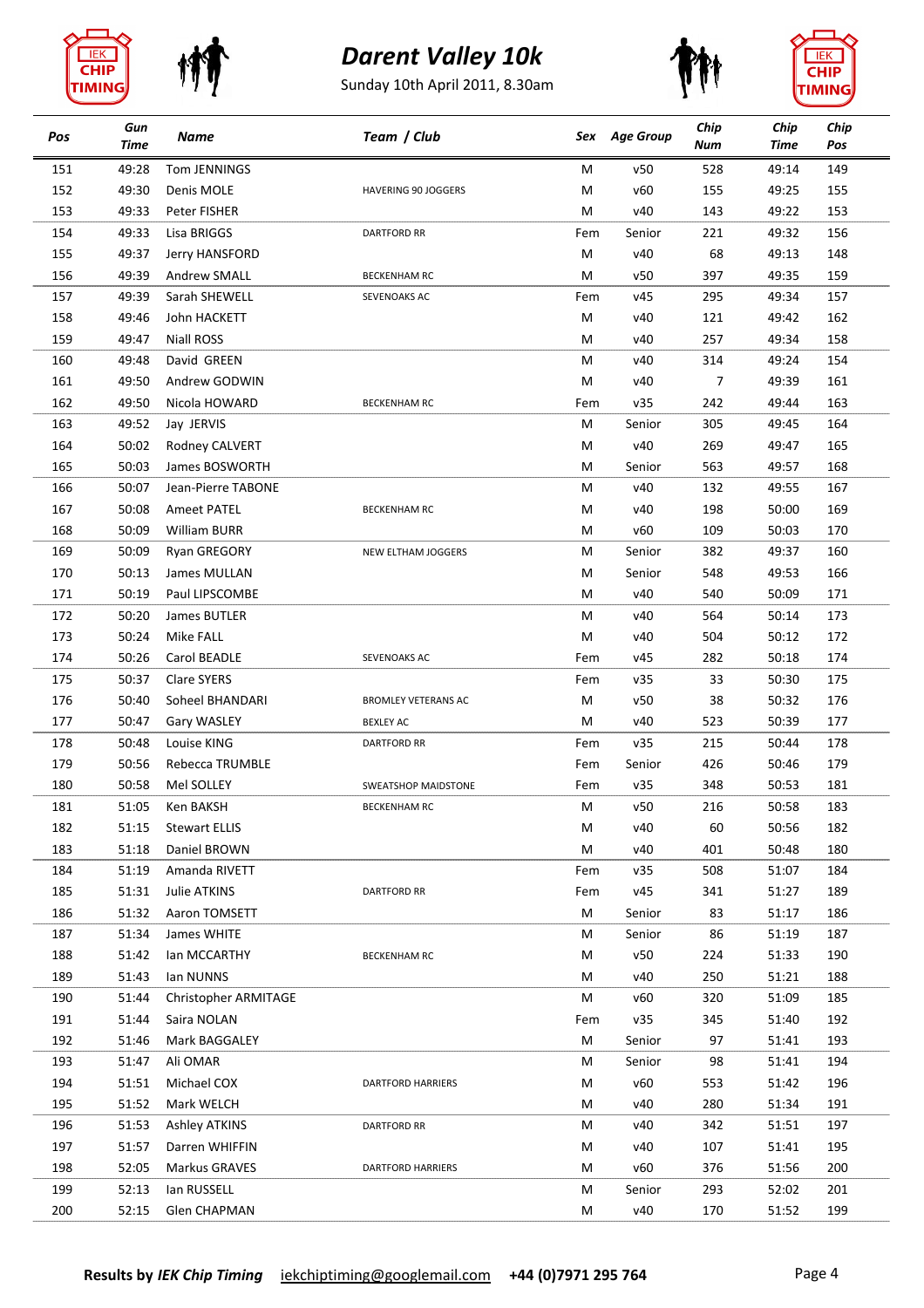









| Pos        | Gun<br><b>Time</b> | Name                    | Team / Club                 | Sex      | <b>Age Group</b> | Chip<br>Num | Chip<br>Time | Chip<br>Pos |
|------------|--------------------|-------------------------|-----------------------------|----------|------------------|-------------|--------------|-------------|
| 201        | 52:18              | Paul BROWN              |                             | м        | Senior           | 329         | 51:51        | 198         |
| 202        | 52:25              | <b>Gel SPAIN</b>        |                             | М        | v40              | 211         | 52:09        | 203         |
| 203        | 52:28              | Sonja LAING             | PETTS WOOD RUNNERS          | Fem      | v35              | 353         | 52:20        | 205         |
| 204        | 52:30              | Robert COOMBES          | <b>DARTFORD HARRIERS</b>    | М        | v60              | 340         | 52:20        | 206         |
| 205        | 52:32              | Paul MARTIN             |                             | M        | v50              | 255         | 52:06        | 202         |
| 206        | 52:36              | David GRIDLEY           | <b>HAVERING 90 JOGGERS</b>  | M        | v40              | 427         | 52:31        | 208         |
| 207        | 52:38              | Julie HIBBARD           | <b>DARTFORD HARRIERS</b>    | Fem      | v45              | 270         | 52:17        | 204         |
| 208        | 52:44              | lan SCOTT               | <b>HART ROAD RUNNERS</b>    | M        | v60              | 562         | 52:32        | 209         |
| 209        | 52:54              | Helen KING              |                             | Fem      | v35              | 16          | 52:27        | 207         |
| 210        | 52:56              | <b>Teresa MILROY</b>    |                             | Fem      | Senior           | 37          | 52:44        | 216         |
| 211        | 52:57              | Martin ROWLING          |                             | M        | v50              | 328         | 52:42        | 213         |
| 212        | 52:59              | Richard LEWINGTON       |                             | M        | v40              | 570         | 52:41        | 212         |
| 213        | 53:04              | <b>Alison MINNEY</b>    |                             | Fem      | v35              | 256         | 52:38        | 211         |
| 214        | 53:04              | John DAVIES             |                             | M        | v40              | 220         | 52:33        | 210         |
| 215        | 53:06              | Philip LUTTERLOCH       |                             | M        | v50              | 133         | 52:43        | 214         |
| 216        | 53:11              | <b>Julie TAYLOR</b>     |                             | Fem      | v35              | 438         | 52:48        | 217         |
| 217        | 53:11              | Owen JONES              |                             | M        | v40              | 260         | 52:48        | 218         |
| 218        | 53:18              | Rick GOLDSMITH          | <b>CASTLE POINT JOGGERS</b> | M        | v40              | 387         | 53:05        | 220         |
| 219        | 53:18              | Lisa RIEFFEL            | <b>CASTLE POINT JOGGERS</b> | Fem      | v35              | 386         | 53:05        | 221         |
| 220        | 53:18              | Tom SLADE               |                             | M        | Senior           | 204         | 52:43        | 215         |
| 221        | 53:22              | <b>Colin CARPENTER</b>  | MEDWAY & MAIDSTONE AC       | M        | v60              | 41          | 53:10        | 222         |
| 222        | 53:25              | Jan OLLIS               |                             | Fem      | v35              | 186         | 52:56        | 219         |
| 223        | 53:36              | <b>Barry HALL</b>       |                             | M        | v40              | 79          | 53:12        | 223         |
| 224        | 53:37              | <b>Richard PERRY</b>    | <b>DARTFORD RR</b>          | м        | v40              | 164         | 53:34        | 225         |
| 225        | 53:42              | <b>Howard HUGHES</b>    |                             | M        | v60              | 301         | 53:29        | 224         |
| 226        | 54:03              | Maxine NIMMO            |                             | Fem      | v35              | 105         | 53:54        | 233         |
| 227        | 54:05              | James KAY               |                             | M        | Senior           | 421         | 53:47        | 229         |
| 228        | 54:06              | <b>Tim DALE</b>         |                             | м        | v40              | 116         | 53:45        | 228         |
| 229        | 54:08              | Alison PIMM             |                             | Fem      | v35              | 507         | 53:52        | 231         |
| 230        | 54:11              | James FROST             |                             | M        | v40              | 299         | 53:44        | 227         |
| 231        | 54:11              | Ellen DOUGHTY           |                             | Fem      | Senior           | 267         | 53:54        | 234         |
| 232        | 54:13              | Colette GEBBETT         | <b>ORPINGTON RR</b>         | Fem      | v35              | 103         | 53:59        | 235         |
| 233        | 54:16              | Bob JONES               |                             | M        | v50              | 190         | 53:39        | 226         |
| 234        | 54:20              | Ross WHIBLEY            |                             | M        | Senior           | 191         | 53:49        | 230         |
| 235        | 54:26              | Simon BAXTER            |                             | M        | v50              | 439         | 53:53        | 232         |
| 236        | 54:27              | Madeleine CROW          | <b>DARTFORD HARRIERS</b>    | Fem      | v45              | 248         | 54:17        | 238         |
| 237        | 54:28              | Graham SCUTT            |                             | M        | v50              | 139         | 54:14        | 236         |
| 238        | 54:30              | <b>Russell MARTIN</b>   | <b>DARTFORD RR</b>          | м        | Senior           | 48          | 54:14        | 237         |
| 239        | 54:32              | Melanie HIGH            | NEW ELTHAM JOGGERS          | Fem      | Senior           | 228         | 54:20        | 239         |
| 240        | 54:32              | Dawn WAKEFIELD          | NEW ELTHAM JOGGERS          | Fem      | v35              | 227         | 54:20        | 240         |
| 241        | 54:35              | Mark NASH               |                             | M        | Senior           | 369         | 54:27        | 244         |
| 242        | 54:42              | Clair MAY               |                             | Fem      | v45              | 289         | 54:33        | 245         |
|            |                    |                         |                             |          |                  |             |              |             |
| 243<br>244 | 54:45<br>54:45     | <b>Ros TURGUT</b>       |                             | Fem<br>M | v45<br>v50       | 4<br>158    | 54:26        | 243<br>247  |
|            |                    | Pedro SANFORD           |                             |          |                  |             | 54:44        |             |
| 245        | 54:45              | Leanne BURROWS          |                             | Fem      | v35              | 157         | 54:43        | 246         |
| 246        | 54:50              | Christie DUKE           |                             | Fem      | Senior           | 419         | 54:25        | 242         |
| 247        | 54:55              | Robin JOHNSON           |                             | M        | Senior           | 527         | 54:24        | 241         |
| 248        | 55:16              | Paula SHERRY            |                             | Fem      | v35              | 379         | 55:07        | 250         |
| 249        | 55:24              | <b>Tracy DICKENSON</b>  |                             | Fem      | v35              | 273         | 55:17        | 253         |
| 250        | 55:26              | <b>Stuart PARKINSON</b> |                             | M        | v40              | 360         | 54:51        | 248         |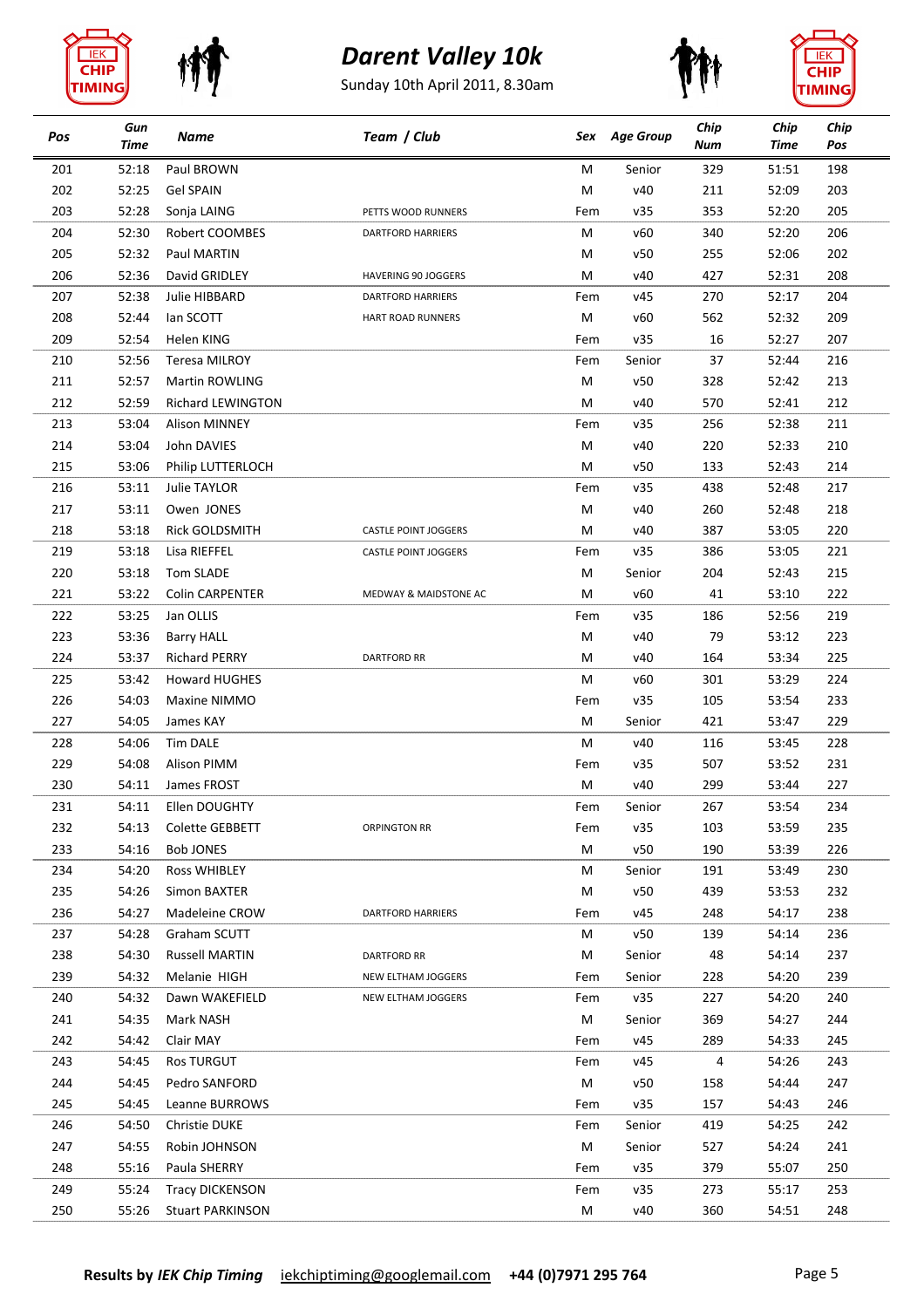







| Pos | Gun<br>Time | Name                     | Team / Club                      |     | Sex Age Group | Chip<br>Num | Chip<br>Time | Chip<br>Pos |
|-----|-------------|--------------------------|----------------------------------|-----|---------------|-------------|--------------|-------------|
| 251 | 55:31       | June WONG                | TUNBRIDGE WELLS HARRIERS         | Fem | v45           | 199         | 55:01        | 249         |
| 252 | 55:32       | Richard PITCAIRN-KNOWLES | SEVENOAKS AC                     | М   | v60           | 565         | 55:23        | 254         |
| 253 | 55:35       | <b>Richard GRANT</b>     |                                  | M   | Senior        | 296         | 55:08        | 251         |
| 254 | 55:35       | Carolyn TUSTIN           | <b>BECKENHAM RC</b>              | Fem | v45           | 398         | 55:09        | 252         |
| 255 | 55:38       | <b>Lucy SYERS</b>        |                                  | Fem | v35           | 34          | 55:31        | 258         |
| 256 | 55:47       | Anna SMITH               |                                  | Fem | Senior        | 525         | 55:28        | 256         |
| 257 | 55:48       | Barry SMITH              | <b>SWANLEY &amp; DISTRICT AC</b> | M   | v60           | 499         | 55:30        | 257         |
| 258 | 55:50       | <b>Matthew PALIN</b>     |                                  | М   | Senior        | 94          | 55:50        | 262         |
| 259 | 55:51       | Neill BROOM              |                                  | М   | v60           | 549         | 55:39        | 261         |
| 260 | 56:01       | Dean SCOTT               |                                  | М   | v40           | 71          | 55:38        | 260         |
| 261 | 56:02       | James CANNON             |                                  | М   | Senior        | 160         | 55:35        | 259         |
| 262 | 56:02       | Liz ROUTLEDGE            |                                  | Fem | Senior        | 203         | 55:27        | 255         |
| 263 | 56:06       | Stephen DAVIS            |                                  | M   | Senior        | 142         | 56:05        | 271         |
| 264 | 56:07       | <b>Ruth BUNN</b>         | <b>BECKENHAM RC</b>              | Fem | v55           | 80          | 55:57        | 268         |
| 265 | 56:09       | Mark JERVIS              |                                  | М   | v40           | 304         | 55:55        | 265         |
| 266 | 56:11       | Vikki SAUNDERS           |                                  | Fem | v35           | 537         | 55:54        | 264         |
| 267 | 56:18       | Tony O'REILLY            |                                  | М   | v40           | 73          | 56:04        | 270         |
| 268 | 56:19       | Stephen LAWSON           | <b>HAVERING 90 JOGGERS</b>       | м   | v50           | 505         | 55:55        | 266         |
| 269 | 56:22       | John MCINTYRE            | PETTS WOOD RUNNERS               | М   | Senior        | 129         | 55:55        | 267         |
| 270 | 56:24       | Alison JERREAT           |                                  | Fem | v45           | 378         | 56:15        | 276         |
| 271 | 56:25       | Robert O'BRIEN           |                                  | М   | Senior        | 144         | 56:02        | 269         |
| 272 | 56:26       | <b>Rickesh PATEL</b>     |                                  | М   | Senior        | 251         | 55:50        | 263         |
| 273 | 56:29       | Deborah FORD             | <b>BECKENHAM RC</b>              | Fem | v35           | 261         | 56:09        | 272         |
| 274 | 56:35       | <b>Rose BAKER</b>        |                                  | Fem | v45           | 558         | 56:09        | 273         |
| 275 | 56:38       | <b>Brian NASH</b>        |                                  | М   | v40           | 559         | 56:30        | 279         |
| 276 | 56:41       | Paula PERRY              | <b>DARTFORD RR</b>               | Fem | v35           | 165         | 56:39        | 282         |
| 277 | 56:46       | <b>Catherine RUFFLE</b>  | <b>BECKENHAM RC</b>              | Fem | v35           | 18          | 56:12        | 274         |
| 278 | 56:46       | <b>Steve MCGANNON</b>    |                                  | М   | Senior        | 509         | 56:33        | 280         |
| 279 | 56:46       | Simon RUFFLE             |                                  | M   | Senior        | 112         | 56:12        | 275         |
| 280 | 56:52       | Keith MILES              | <b>CAMBRIDGE HARRIERS</b>        | M   | v50           | 390         | 56:26        | 278         |
| 281 | 56:54       | Michael LYDON            | NEW ELTHAM JOGGERS               | M   | v40           | 25          | 56:22        | 277         |
| 282 | 56:56       | Steven GALLAGHER         | HART ROAD RUNNERS                | M   | v40           | 561         | 56:49        | 284         |
| 283 | 56:56       | Gordon IRVINE            |                                  | M   | v50           | 413         | 56:33        | 281         |
| 284 | 57:01       | Stuart WOOD              | <b>DARTFORD RR</b>               | M   | v50           | 153         | 56:45        | 283         |
| 285 | 57:08       | Sue SAHEED               | <b>DARTFORD HARRIERS</b>         | Fem | v35           | 258         | 56:57        | 286         |
| 286 | 57:09       | Andrew FARIA             |                                  | M   | v40           | 214         | 57:01        | 287         |
| 287 | 57:14       | Michael HIGHMORE         |                                  | M   | v40           | 347         | 56:55        | 285         |
| 288 | 57:19       | Phil MAYHEW              |                                  | М   | Senior        | 90          | 57:04        | 288         |
| 289 | 57:34       | Paul LONGMUIR            |                                  | М   | Senior        | 85          | 57:25        | 291         |
| 290 | 57:39       | Kenneth GRIST            | SWANLEY & DISTRICT AC            | М   | v60           | 236         | 57:24        | 290         |
| 291 | 57:42       | Peter NUTTALL            | TUNBRIDGE WELLS HARRIERS         | М   | Senior        | 437         | 57:11        | 289         |
| 292 | 57:44       | Leanne THOROGOOD         |                                  | Fem | Senior        | 307         | 57:30        | 294         |
| 293 | 57:47       | Heidi STRONG             |                                  | Fem | v35           | 146         | 57:25        | 292         |
| 294 | 57:53       | Colin BUCK               |                                  | M   | v50           | 69          | 57:28        | 293         |
| 295 | 57:57       | Kerry BARGE              |                                  | Fem | Senior        | 514         | 57:39        | 296         |
| 296 | 58:02       | Michael LANDY            |                                  | M   | Senior        | 187         | 57:31        | 295         |
| 297 | 58:09       | Dawn ANNETT              | <b>DARTFORD RR</b>               | Fem | v35           | 40          | 57:52        | 298         |
| 298 | 58:11       | Darren GREGORY           | NEW ELTHAM JOGGERS               | M   | v40           | 381         | 57:39        | 297         |
| 299 | 58:18       | David ELLIS              |                                  | М   | v40           | 284         | 57:59        | 302         |
| 300 |             |                          |                                  |     | v40           | 102         |              | 299         |
|     | 58:21       | Stephen FRIEND           |                                  | М   |               |             | 57:52        |             |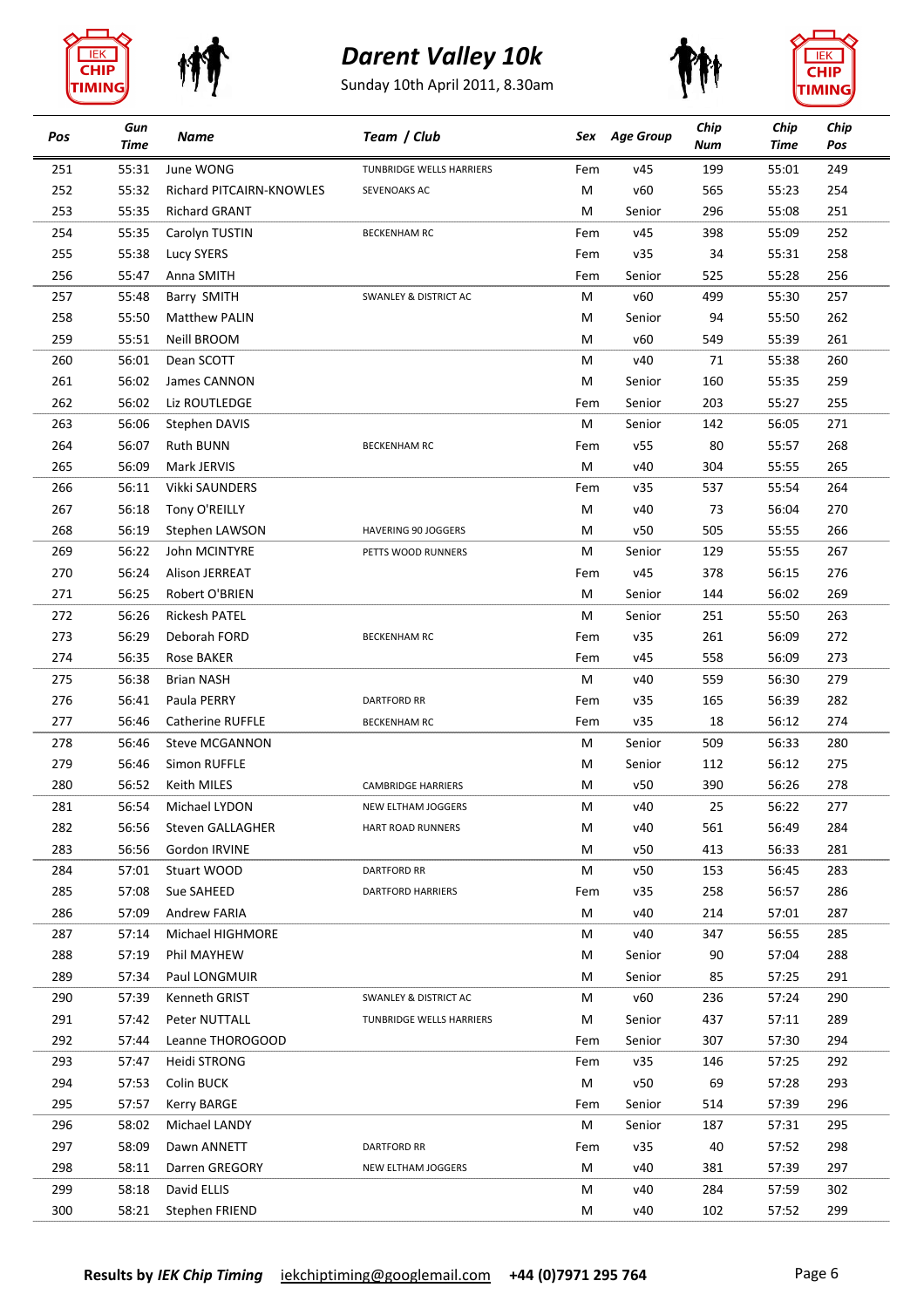







| Pos | Gun<br><b>Time</b> | Name                  | Team / Club                         |          | Sex Age Group | Chip<br>Num | Chip<br><b>Time</b> | Chip<br>Pos |
|-----|--------------------|-----------------------|-------------------------------------|----------|---------------|-------------|---------------------|-------------|
| 301 | 58:23              | Jane LAVINGTON        |                                     | Fem      | v45           | 217         | 57:58               | 301         |
| 302 | 58:24              | Matthew STEGGALL      |                                     | M        | Senior        | 239         | 57:52               | 300         |
| 303 | 58:38              | Linda PHILLIPS        |                                     | Fem      | v35           | 240         | 58:12               | 303         |
| 304 | 58:38              | Mark LAVENDER         |                                     | M        | Senior        | 500         | 58:30               | 307         |
| 305 | 58:41              | Patrick HEFFERNAN     | PADDOCK WOOD AC                     | M        | v60           | 572         | 58:24               | 306         |
| 306 | 58:42              | Anne BISSETT          |                                     | Fem      | v45           | 373         | 58:19               | 305         |
| 307 | 58:47              | Samuel LEWIS          |                                     | M        | Senior        | 208         | 58:13               | 304         |
| 308 | 58:49              | Lesley IRVINE         | <b>ISTEAD &amp; IFIELD HARRIERS</b> | Fem      | v55           | 541         | 58:39               | 308         |
| 309 | 59:05              | <b>Kelly STANDLEY</b> | <b>DARTFORD RR</b>                  | Fem      | Senior        | 136         | 58:50               | 311         |
| 310 | 59:08              | Jill COZENS           |                                     | Fem      | v45           | 339         | 58:55               | 312         |
| 311 | 59:22              | Glyn LEWIS            |                                     | M        | v40           | 209         | 58:49               | 310         |
| 312 | 59:22              | John LEWIS            |                                     | М        | v50           | 207         | 58:47               | 309         |
| 313 | 59:43              | Rose ARNOLD           | <b>BEXLEY AC</b>                    | Fem      | v55           | 246         | 59:22               | 314         |
| 314 | 59:44              | Sylvia LEWIS          | SEVENOAKS AC                        | Fem      | v55           | 408         | 59:27               | 315         |
| 315 | 59:45              | Tom ADAMS             |                                     | M        | v40           | 359         | 59:15               | 313         |
| 316 | 59:47              | Claire PALIN          |                                     | Fem      | Senior        | 93          | 59:27               | 316         |
| 317 | 59:48              | Maureen GUARD         | <b>DARTFORD RR</b>                  | Fem      | v55           | 547         | 59:44               | 321         |
| 318 | 59:55              | Chris HILL            |                                     | M        | v40           | 249         | 59:35               | 318         |
| 319 | 1:00:00            | Vince MILLS           |                                     | M        | v40           | 115         | 59:30               | 317         |
| 320 | 1:00:01            | Madalaine BROWN       | 26.2 ROAD RUNNERS CLUB              | Fem      | v55           | 356         | 59:48               | 323         |
| 321 | 1:00:01            | Derek SUMMERS         | 26.2 ROAD RUNNERS CLUB              | M        | v50           | 357         | 59:48               | 324         |
| 322 | 1:00:02            | Malcolm HOOPER        |                                     | M        | v50           | 135         | 59:52               | 327         |
| 323 | 1:00:03            | Laura CAIELS          |                                     | Fem      | Senior        | 169         | 59:46               | 322         |
| 324 | 1:00:04            | Carol SKINNER         |                                     |          | v35           | 20          | 59:42               | 319         |
| 325 | 1:00:05            | <b>Dennis GRANTE</b>  |                                     | Fem<br>M | v40           | 166         | 59:49               | 325         |
|     |                    |                       |                                     |          |               |             |                     |             |
| 326 | 1:00:06            | Doug FOX              |                                     | M        | v40           | 368         | 59:52               | 328         |
| 327 | 1:00:06            | Kirstein MARTIN       | <b>DARTFORD RR</b>                  | Fem      | v35           | 47          | 59:51               | 326         |
| 328 | 1:00:08            | Hayley MILLER         | BLUEWATER 4K RUNNING GROUP          | Fem      | v35           | 31          | 59:52               | 329         |
| 329 | 1:00:09            | Leah GRANT            |                                     | Fem      | Senior        | 287         | 59:53               | 330         |
| 330 | 1:00:09            | Paul PIPER            | <b>SUTTON RUNNERS</b>               | M        | Senior        | 286         | 59:53               | 331         |
| 331 | 1:00:10            | David MACKRILL        |                                     | M        | v50           | 319         | 59:43               | 320         |
| 332 | 1:00:15            | Anne-Marie GARRAWAY   |                                     | Fem      | v35           | 297         | 59:57               | 332         |
| 333 | 1:00:23            | Mark DARBY            |                                     | M        | v40           | 66          | 59:59               | 333         |
| 334 | 1:00:26            | Marco WILLIAMS        |                                     | M        | v40           | 331         | 1:00:14             | 335         |
| 335 | 1:00:30            | Lorraine BWALYA       |                                     | Fem      | v35           | 92          | 1:00:10             | 334         |
| 336 | 1:00:40            | <b>Richard POLE</b>   | <b>DULWICH RUNNERS</b>              | M        | v50           | 524         | 1:00:34             | 339         |
| 337 | 1:00:45            | Lucy HERBERT          |                                     | Fem      | v35           | 177         | 1:00:34             | 340         |
| 338 | 1:00:50            | Matthew BROWN         |                                     | M        | Senior        | 58          | 1:00:22             | 336         |
| 339 | 1:00:50            | Emma MANN             |                                     | Fem      | v35           | 56          | 1:00:22             | 337         |
| 340 | 1:00:53            | Elizabeth HORSLEY     | <b>CAMBRIDGE HARRIERS</b>           | Fem      | v45           | 51          | 1:00:28             | 338         |
| 341 | 1:00:58            | Nichola CARR          | <b>WADHURST RUNNERS</b>             | Fem      | v35           | 223         | 1:00:39             | 341         |
| 342 | 1:01:04            | Sara GODWIN           |                                     | Fem      | Senior        | 6           | 1:00:54             | 345         |
| 343 | 1:01:07            | Lucy SMITH            |                                     | Fem      | Senior        | 140         | 1:00:48             | 342         |
| 344 | 1:01:08            | Janet PYNE            | <b>DARTFORD HARRIERS</b>            | Fem      | v55           | 551         | 1:00:58             | 351         |
| 345 | 1:01:14            | Mwaba HIGHT           |                                     | Fem      | Senior        | 434         | 1:00:54             | 346         |
| 346 | 1:01:15            | Anelle SKEIN          |                                     | Fem      | v35           | 266         | 1:00:50             | 343         |
| 347 | 1:01:15            | Nicola DEACON         |                                     | Fem      | v35           | 78          | 1:00:51             | 344         |
| 348 | 1:01:16            | David STATHAM         |                                     | M        | v40           | 247         | 1:00:57             | 349         |
| 349 | 1:01:17            | Jason FRIEND          |                                     | M        | Senior        | 59          | 1:00:57             | 350         |
| 350 | 1:01:24            | Isabel GARCIA         | PETTS WOOD RUNNERS                  | Fem      | Senior        | 407         | 1:00:56             | 348         |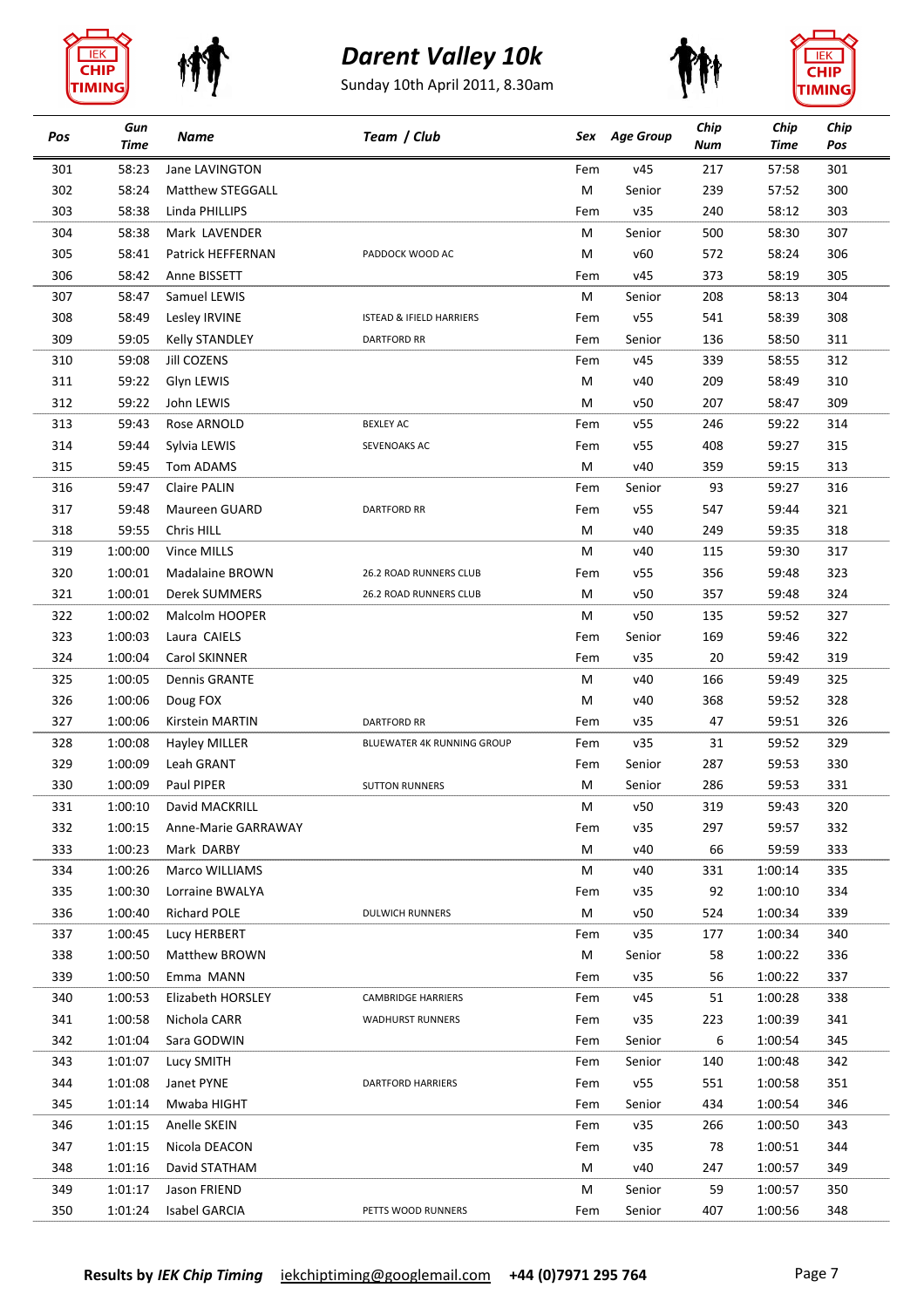







| Pos | Gun<br><b>Time</b> | Name                 | Team / Club                     | Sex | <b>Age Group</b> | Chip<br>Num | Chip<br><b>Time</b> | Chip<br>Pos |
|-----|--------------------|----------------------|---------------------------------|-----|------------------|-------------|---------------------|-------------|
| 351 | 1:01:25            | Dawn RAMSAY          |                                 | Fem | Senior           | 17          | 1:00:58             | 352         |
| 352 | 1:01:27            | David LOCKWOOD       |                                 | M   | v40              | 411         | 1:00:54             | 347         |
| 353 | 1:01:29            | Penny ROBERTS        | PADDOCK WOOD AC                 | Fem | v55              | 371         | 1:01:12             | 354         |
| 354 | 1:01:42            | Tom STAPLEY BUNTON   |                                 | M   | Senior           | 573         | 1:01:11             | 353         |
| 355 | 1:01:42            | <b>Richard ELLIS</b> |                                 | M   | v40              | 335         | 1:01:23             | 357         |
| 356 | 1:01:45            | Kirsty REDMAN        | PETTS WOOD RUNNERS              | Fem | Senior           | 394         | 1:01:16             | 355         |
| 357 | 1:01:45            | Jonathan HUMMERSON   | PETTS WOOD RUNNERS              | M   | v40              | 313         | 1:01:16             | 356         |
| 358 | 1:01:48            | David HAWTHORNE      |                                 | M   | v40              | 372         | 1:01:25             | 358         |
| 359 | 1:01:53            | Lorraine BALL        |                                 | Fem | v35              | 400         | 1:01:45             | 360         |
| 360 | 1:01:55            | Stephen HORAN        |                                 | M   | v40              | 61          | 1:01:35             | 359         |
| 361 | 1:02:12            | Ramon SAIZ           | <b>BLACKHEATH &amp; BROMLEY</b> | M   | v60              | 550         | 1:01:50             | 361         |
| 362 | 1:02:28            | Jane UNGEMUTH        |                                 | Fem | v45              | 522         | 1:01:54             | 362         |
| 363 | 1:02:37            | Stephen PROSSER      |                                 | M   | Senior           | 82          | 1:02:23             | 365         |
| 364 | 1:02:37            | Helen BHANDARI       |                                 | Fem | Senior           | 81          | 1:02:23             | 366         |
| 365 | 1:02:38            | Wendy OSBORN         |                                 | Fem | v45              | 114         | 1:02:08             | 363         |
| 366 | 1:02:38            | Steve JOHNSON        |                                 | M   | v40              | 110         | 1:02:08             | 364         |
| 367 | 1:02:41            | <b>Tracey SMITH</b>  |                                 | Fem | v35              | 538         | 1:02:24             | 367         |
| 368 | 1:02:54            | Anne DUNSTAN         | PETTS WOOD RUNNERS              | Fem | v55              | 152         | 1:02:33             | 368         |
| 369 | 1:03:06            | John CLEMENTS        |                                 | M   | Senior           | 175         | 1:02:33             | 369         |
| 370 | 1:03:08            | Simon MORGAN         |                                 | M   | v50              | 367         | 1:02:34             | 370         |
| 371 | 1:03:16            | Yvonne HAZEL         |                                 | Fem | v35              | 14          | 1:02:41             | 371         |
| 372 | 1:03:18            | <b>Fullick TONI</b>  |                                 | Fem | v55              | 526         | 1:02:58             | 372         |
| 373 | 1:03:20            | Philippa MATTHEWS    | <b>BEXLEY AC</b>                | Fem | v35              | 262         | 1:02:59             | 373         |
| 374 | 1:03:25            | Jane CORBETT         | <b>BEXLEY AC</b>                | Fem | v45              | 264         | 1:03:03             | 374         |
| 375 | 1:03:29            | Susan HANNEY         | PETTS WOOD RUNNERS              | Fem | v35              | 184         | 1:03:08             | 376         |
| 376 | 1:03:36            | Craig RUTHERFORD     |                                 | M   | v40              | 375         | 1:03:06             | 375         |
| 377 | 1:03:39            | Maria ASHLEE         |                                 | Fem | v35              | 278         | 1:03:22             | 378         |
| 378 | 1:03:40            | Marcin ADAMCZYK      |                                 | M   | Senior           | 200         | 1:03:29             | 379         |
| 379 | 1:03:41            | <b>Steve PEREIRA</b> | MEDWAY & MAIDSTONE AC           | M   | v50              | 100         | 1:03:13             | 377         |
| 380 | 1:03:51            | May O'REILLY         |                                 | Fem | v45              | 72          | 1:03:36             | 380         |
| 381 | 1:04:08            | Natasha MCDERMOTT    | PETTS WOOD RUNNERS              | Fem | v35              | 44          | 1:03:49             | 381         |
| 382 | 1:04:08            | Helen BROMFIELD      | PETTS WOOD RUNNERS              | Fem | v35              | 43          | 1:03:49             | 382         |
| 383 | 1:04:10            | Martin LEACH         | ORPINGTON RR                    | M   | Senior           | 22          | 1:03:52             | 383         |
| 384 | 1:04:25            | <b>Becky RUSTON</b>  |                                 | Fem | Senior           | 145         | 1:04:02             | 387         |
| 385 | 1:04:28            | John BURTON          |                                 | М   | v60              | 546         | 1:03:57             | 384         |
| 386 | 1:04:31            | Shaun VINCENT        |                                 | M   | v40              | 46          | 1:03:59             | 385         |
| 387 | 1:04:31            | Andy EAST            |                                 | M   | v40              | 45          | 1:03:59             | 386         |
| 388 | 1:04:35            | Belinda CERELY       |                                 | Fem | v35              | 232         | 1:04:18             | 389         |
| 389 | 1:04:39            | David REID           |                                 | M   | v50              | 149         | 1:04:29             | 390         |
| 390 | 1:04:41            | Katherine VERNON     |                                 | Fem | Senior           | 205         | 1:04:06             | 388         |
| 391 | 1:04:44            | Chris ALLEN          |                                 | М   | v40              | 332         | 1:04:31             | 391         |
| 392 | 1:05:04            | Thomas SIMMONDS      |                                 | М   | Senior           | 64          | 1:04:46             | 392         |
| 393 | 1:05:37            | <b>Bart WITHEY</b>   |                                 | M   | v40              | 530         | 1:05:06             | 393         |
| 394 | 1:05:39            | Nasreen BHANA        |                                 | Fem | v35              | 134         | 1:05:09             | 394         |
| 395 | 1:05:41            | Stephen MANNERS      |                                 | M   | v50              | 545         | 1:05:10             | 395         |
| 396 | 1:06:03            | Tom JEAVONS          |                                 | M   | Senior           | 167         | 1:05:39             | 396         |
| 397 | 1:06:05            | Sue HAYWOOD          |                                 | Fem | v45              | 168         | 1:05:40             | 397         |
| 398 | 1:06:22            | Kate WILSON          |                                 | Fem | Senior           | 30          | 1:05:54             | 398         |
| 399 | 1:06:22            | Carol SUMMERS        |                                 | Fem | Senior           | 11          | 1:05:54             | 399         |
| 400 | 1:06:33            | Zoe BARKER           |                                 | Fem | Senior           | 518         | 1:06:11             | 400         |
|     |                    |                      |                                 |     |                  |             |                     |             |